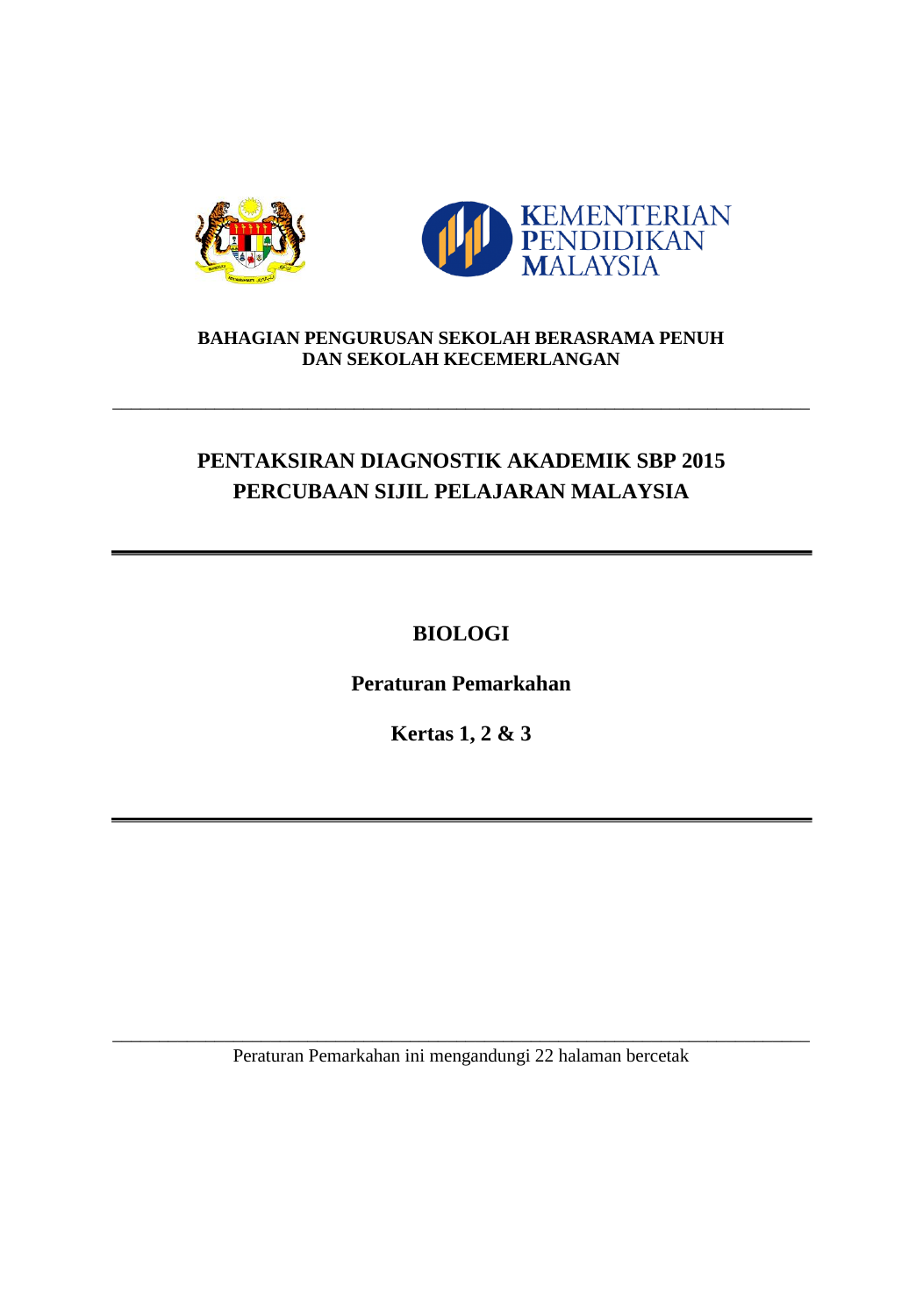| N <sub>0</sub> | <b>Answer</b> | N <sub>0</sub> | Answer     | N <sub>0</sub> | Answer             | N <sub>0</sub> | Answer | N <sub>0</sub> | Answer |
|----------------|---------------|----------------|------------|----------------|--------------------|----------------|--------|----------------|--------|
|                | B             | 11             | A          | 21             | B                  | 31             |        | 41             | C      |
| 2              | D             | 12             | D          | 22             | B                  | 32             | D      | 42             | B      |
| 3              | B             | 13             | B          | 23             | $\curvearrowright$ | 33             | A      | 43             | D      |
| $\overline{4}$ | D             | 14             | $\sqrt{ }$ | 24             | A                  | 34             | B      | 44             | D      |
| 5              | А             | 15             |            | 25             | $\Gamma$           | 35             | D      | 45             | C      |
| 6              | А             | 16             | A          | 26             | B                  | 36             |        | 46             | A      |
| 7              | D             | 17             |            | 27             | D                  | 37             | D      | 47             | А      |
| 8              |               | 18             |            | 28             | A                  | 38             | B      | 48             | C      |
| $\mathbf Q$    | B             | 19             | B          | 29             | $\curvearrowright$ | 39             |        | 49             | B      |
| 10             | А             | 20             | D          | 30             | B                  | 40             | A      | 50             | B      |

#### **PAPER 1**

#### **PAPER 2**

| N <sub>0</sub> | <b>Criteria</b>                                                            | <b>Marks</b> |                |
|----------------|----------------------------------------------------------------------------|--------------|----------------|
| $(a)$ $(i)$    | Able to name the structure of X and Y.                                     |              | 2              |
|                | Answers:                                                                   |              |                |
|                | $X:$ Vacuole                                                               | 1            |                |
|                | Y : Cell wall                                                              |              |                |
| (ii)           | Able to name the content of X.                                             |              |                |
|                | Answers:                                                                   |              |                |
|                | P1 : Water / mineral salts / glucose                                       | 1            |                |
|                | P2 : Cell sap                                                              | 1            |                |
|                | (Any 1)                                                                    |              |                |
| $(b)$ $(i)$    | Able to state the condition of the leaf cell.                              |              |                |
|                | Answers:                                                                   |              |                |
|                | P1 : Turgid                                                                | 1            |                |
| (ii)           | Able to explain how the condition in (b) $(i)$ is achieved.                |              | $\overline{2}$ |
|                | Sample answers:                                                            |              |                |
|                | P1 : Water molecule diffuse into the cell // Osmosis occur                 | 1            |                |
|                | $P2: (0.001\%$ nitrate) solution is hypotonic solution                     | 1            |                |
|                | P3 : Create turgor pressure                                                | 1            |                |
|                | P4 : Towards cell wall                                                     | 1            |                |
|                | (Any 2)                                                                    |              |                |
| (iii)          | Able to state one importance of this condition to herbaceous plants.       |              |                |
|                | Sample answer:                                                             |              |                |
|                | P1 : To give mechanical support                                            | 1            |                |
| (c)            | Able to explain the uptake of nitrate ions into root hair cell.            |              | $\overline{2}$ |
|                | Sample answers:                                                            |              |                |
|                | P1 : (Nitrate ion is uptake by) active transport                           | 1            |                |
|                | P2 : (Move) from low concentration (of nitrate ions) to high concentration | 1            |                |
|                | (of nitrate ions) // against the concentration gradient                    |              |                |
|                | P3 : Using energy/ATP // (aided by ) carrier protein                       | 1            |                |
|                | (Any 2)                                                                    |              |                |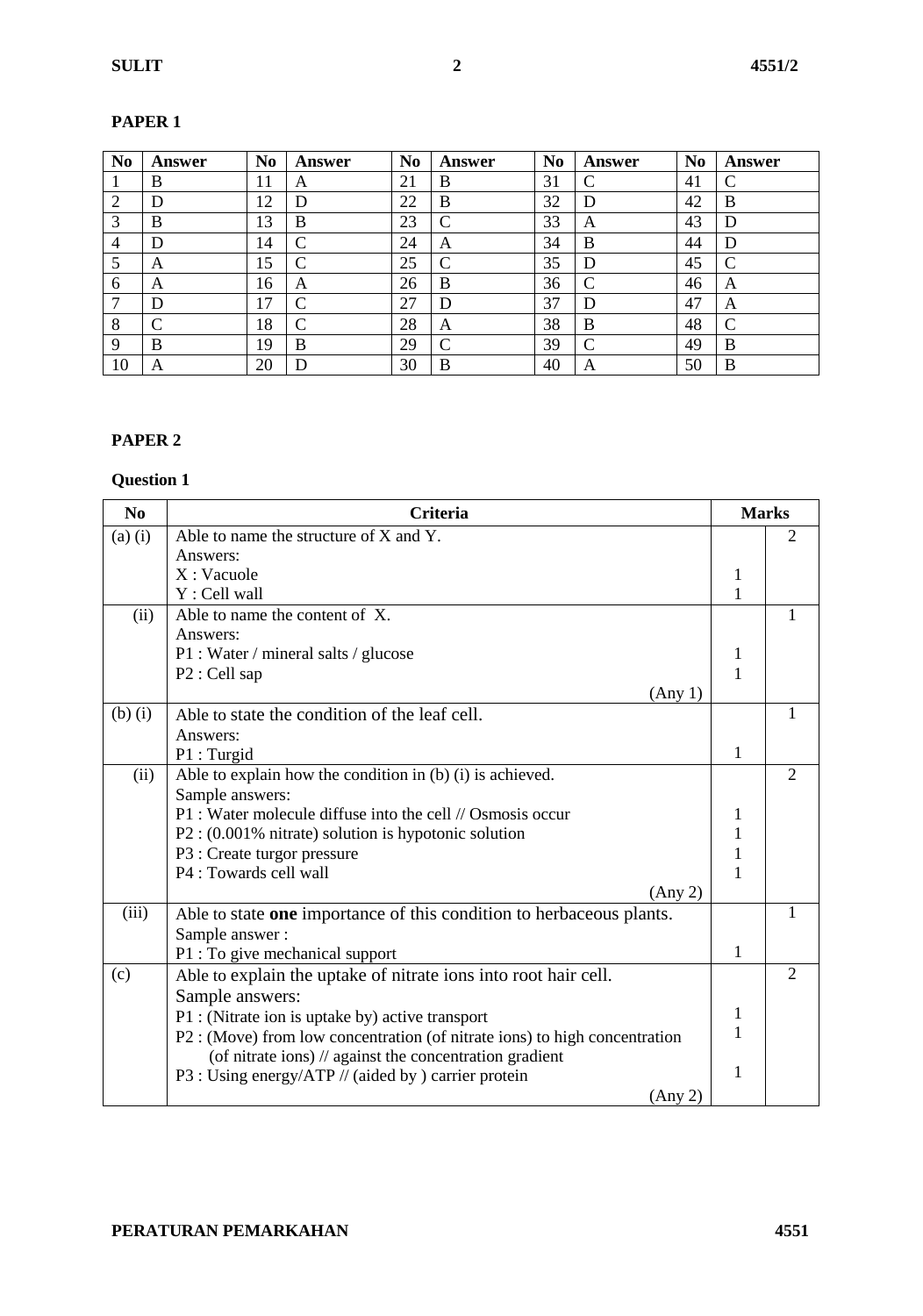| $(d)$ $(i)$ | Able to draw the diagram of one root hair cell in plasmolysed                 |               |
|-------------|-------------------------------------------------------------------------------|---------------|
|             | condition                                                                     |               |
|             | Sample answer:                                                                |               |
|             | [Accept if the diagram is without the root hair]                              |               |
| (ii)        | Able to explain the condition of the root hair cell                           | $\mathcal{D}$ |
|             | Sample answers:                                                               |               |
|             | P1 : (20% nitrate) solution is a hypertonic solution to sap cell of root hair |               |
|             | P2 : Water molecule diffuse out from root hair cell (by osmosis)              |               |
|             | P3 : Vacuole/cytoplasm shrink // plasma membrane pull away from the cell      |               |
|             | wall.                                                                         |               |
|             | (Any 2)                                                                       |               |
|             | <b>TOTAL</b>                                                                  | 12            |

| N <sub>0</sub> | <b>Criteria</b>                                                                                 | <b>Marks</b> |                |
|----------------|-------------------------------------------------------------------------------------------------|--------------|----------------|
| (a)            | Able to state the substrate and explain why.                                                    |              | 2              |
|                | Answers:                                                                                        |              |                |
|                | Substrate: Q                                                                                    | 1            |                |
|                | Reason : Q has the shape that can fit the active site of the enzyme.                            | 1            |                |
| (b)            | Able to name substrate.                                                                         |              | 1              |
|                | <b>Answers: Sucrose</b>                                                                         | 1            |                |
| (c)            | Able to explain why enzyme is needed in small quantity to act on substrate.<br>Answers:         |              | 1              |
|                | P1 : Enzymes do not change/destroy at the end of the reaction                                   | 1            |                |
|                | P2 : The same enzyme molecule can react on a large number of substrate<br>molecules.            | 1            |                |
|                |                                                                                                 |              |                |
|                | (Any 1)                                                                                         |              | 3              |
| (d)            | Able to explain why most laundry detergents contain enzyme amylase                              |              |                |
|                | Sample answers:                                                                                 |              |                |
|                | P1 : Amylase dissolves variety of stains/dirts                                                  | 1            |                |
|                | P2 : Breaks down starches/carbohydrate stains on clothes.                                       | 1            |                |
|                | P3 : by hydrolysis                                                                              | 1            |                |
|                | P4 : The clothes can be washed easily/faster                                                    | 1            |                |
|                | P5 : (It is) effective in a small amount.                                                       | 1            |                |
|                | (Any 3)                                                                                         |              |                |
| (e)(i)         | Able to explain the graph part PQ.                                                              |              | $\overline{2}$ |
|                | Sample answers:                                                                                 |              |                |
|                | P1 : When the substrate concentration increases, the rate of (enzymatic)<br>reaction increases. | 1            |                |
|                | P2 : The rate of reaction depends on the substrate concentration                                | 1            |                |
|                | // Substrate concentration is the limiting factor.                                              |              |                |
|                | P3 : More collision between the enzymes (molecules) and the substrates                          | 1            |                |
|                | P4 : More enzyme-substrate complexes form                                                       | $\mathbf{1}$ |                |
|                | (Any 2)                                                                                         |              |                |
|                |                                                                                                 |              |                |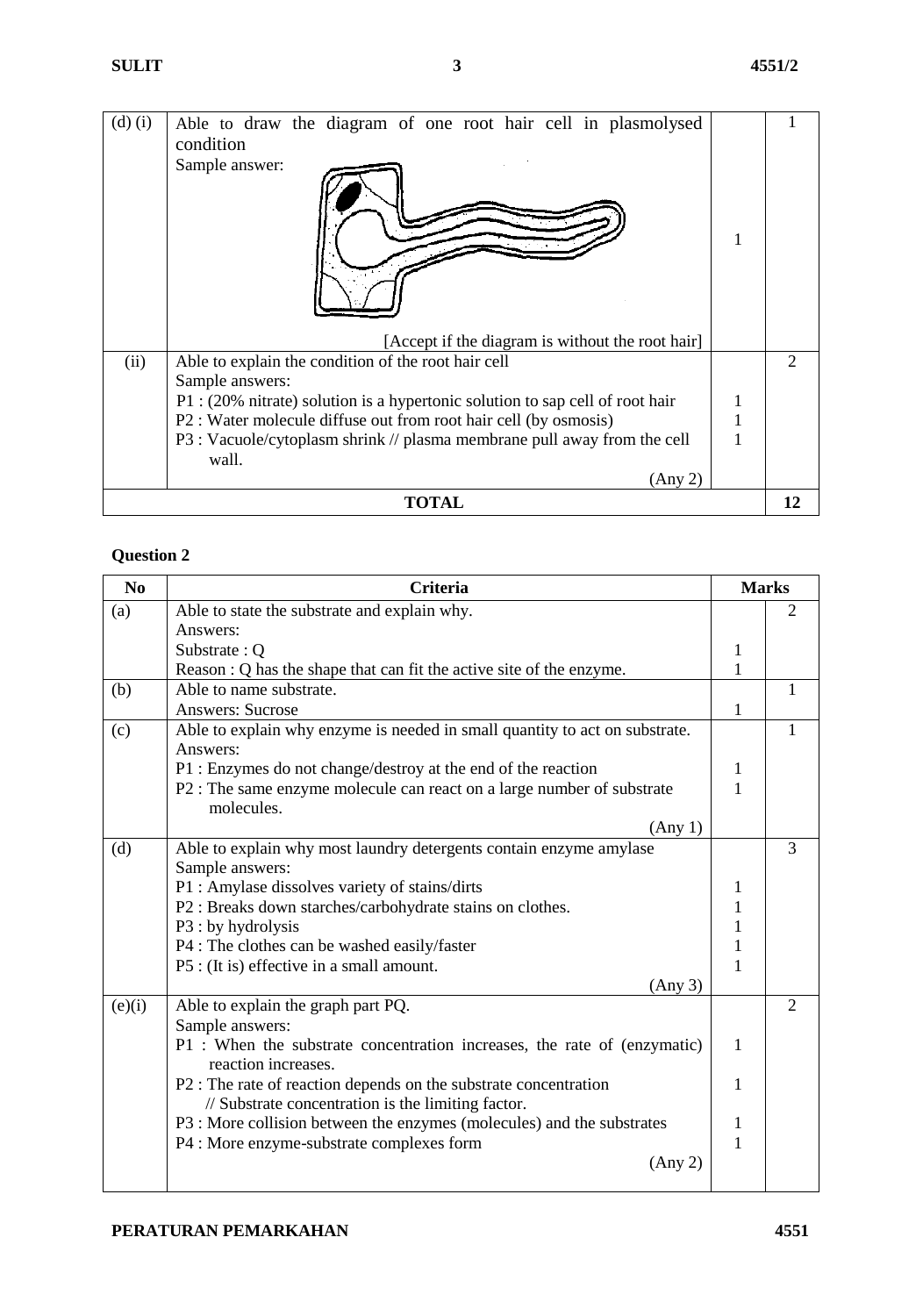| (ii) | Able to suggest how to increase the rate of reaction in part RS.                    |  |
|------|-------------------------------------------------------------------------------------|--|
|      | Sample answers:                                                                     |  |
|      | P1 : There is an excess of substrate molecules.                                     |  |
|      | // Substrate molecules compete with one another for the active sites on<br>enzymes. |  |
|      | P2 : There is not enough/limited enzymes molecules to react                         |  |
|      | // Enzyme concentration has become the limiting factor.                             |  |
|      | P3 : To increase the rate of reaction, increase the enzyme concentration.           |  |
|      | P4 : More active sites / enzymes available for the reaction.                        |  |
|      | P5 : Or increase the temperature (to optimum level)                                 |  |
|      | P6 : More collision between the enzymes (molecules) and the substrates              |  |
|      | // More enzyme-substrate complexes form                                             |  |
|      | (Any 3)                                                                             |  |
|      |                                                                                     |  |

| N <sub>0</sub> | <b>Criteria</b>                                                              |              | <b>Marks</b>   |
|----------------|------------------------------------------------------------------------------|--------------|----------------|
| (a)            | Able to state the name M and N.                                              |              | 2              |
|                | Answers:                                                                     |              |                |
|                | M: Humerus                                                                   | $\mathbf{1}$ |                |
|                | N: Radius                                                                    | $\mathbf{1}$ |                |
| $(b)$ $(i)$    | Able to draw the biceps muscle based on two criteria.                        |              | $\overline{2}$ |
|                | C1 : The attachment of tendon on humerus and radius is correct.              | 1            |                |
|                | C <sub>2</sub> : The biceps muscle is thicker than the triceps muscle.       | $\mathbf{1}$ |                |
| (ii)           | Able to state and explain one difference between the condition of biceps and |              | $\overline{2}$ |
|                | triceps muscles.                                                             |              |                |
|                | Sample answers:                                                              |              |                |
|                | P1 : The biceps is thicker / shorter compared to the tricep.                 | $\mathbf{1}$ |                |
|                | P2 : Biceps is in contraction while triceps is in relaxation.                | $\mathbf{1}$ |                |
| (c)            | Able to explain why milk is good for bone.                                   |              | 2              |
|                | Sample answers:                                                              |              |                |
|                | P1 : Milk contains calcium                                                   | 1            |                |
|                | P2 : for building of bones                                                   | 1            |                |
|                | P3 : Milk contains vitamin D                                                 | 1            |                |
|                | P4 : for the absorption of calcium                                           | 1            |                |
|                | (Any 2)                                                                      |              |                |
| (d)            | Able to name R and to explain its function.                                  |              | $\overline{2}$ |
|                | Sample answers:                                                              |              |                |
|                | $P1: R$ is ligament                                                          | 1            |                |
|                | P2 : Connecting bone to bone                                                 | $\mathbf{1}$ |                |
|                | P3 : Allow movement /walking //avoid dislocation of bone                     | $\mathbf{1}$ |                |
|                | (Any 2)                                                                      |              |                |
| (e)            | Able to explain the effect when the production of fluid S is decreasing.     |              | $\overline{2}$ |
|                | Sample answers:                                                              |              |                |
|                | P1 : Less lubrication between bones                                          | 1            |                |
|                | P2 : Bones rub each other during movement // Prone to bone injury            | 1            |                |
|                | P3 : Pain when doing movement                                                | $\mathbf{1}$ |                |
|                | P4 : Hard to make movement                                                   | 1            |                |
|                | (Any 2)                                                                      |              |                |
|                | <b>TOTAL</b>                                                                 |              | 12             |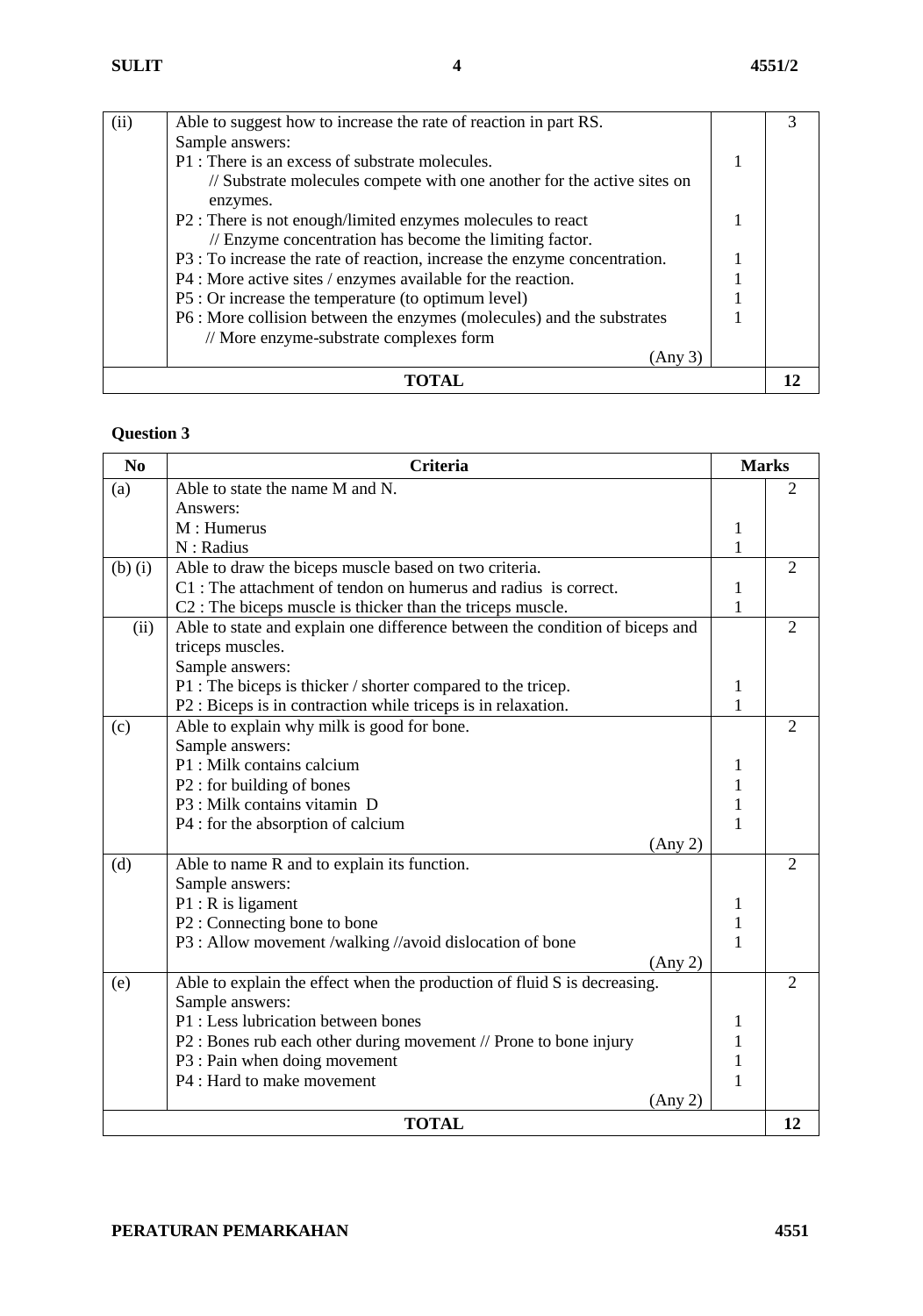| N <sub>0</sub> | Criteria                                                                                                                | <b>Marks</b>                 |                |
|----------------|-------------------------------------------------------------------------------------------------------------------------|------------------------------|----------------|
| (a)            | Able to state the two products of photosynthesis.                                                                       |                              | 2              |
|                | Answers:                                                                                                                |                              |                |
|                | P1: Glucose                                                                                                             | $\mathbf{1}$                 |                |
|                | P2 : Oxygen                                                                                                             | $\mathbf{1}$                 |                |
| (b)            | Able to explain the adaptation of cell T to increase the efficiency of                                                  |                              | $\overline{2}$ |
|                | photosynthesis process                                                                                                  |                              |                |
|                | Sample answers:                                                                                                         |                              |                |
|                | P1 : Cell T/ mesophyll palisade has abundance of chloroplasts<br>P2 : The arrangement of the cell is closed / upright   | 1<br>$\mathbf{1}$            |                |
|                | P3 : to absorb more light energy                                                                                        | 1                            |                |
|                | P4 : to split /breakdown water molecule (and to produce oxygen / H atom)                                                | 1                            |                |
|                | (Any 2)                                                                                                                 |                              |                |
| (c)            | Able to explain how the light intensity affected the size of pore R.                                                    |                              | 3              |
|                | Sample answers:                                                                                                         |                              |                |
|                | P1 : Guard cell / U undergoes photosynthesis process                                                                    | 1                            |                |
|                | P2 : Concentration of glucose increase // Active transport of potassium ions                                            | 1                            |                |
|                | (into the guard cells)                                                                                                  |                              |                |
|                | P3 : Osmotic pressure in the guard cells increase // The guard cells become                                             | 1                            |                |
|                | hypertonic to adjacent cells                                                                                            |                              |                |
|                | P4 : Water diffuse into the guard cell (by osmosis)                                                                     | 1                            |                |
|                | P5 : The guard cells turgid, (thus stomata open widely)                                                                 | 1                            |                |
|                | (Any 3)                                                                                                                 |                              |                |
| (d)(i)         | Able to give more information about point V.                                                                            |                              | 3              |
|                | Sample answers:                                                                                                         |                              |                |
|                | P1 : Point V is a compensation point                                                                                    |                              |                |
|                | P2 : Percentage/volume/amount of carbon dioxide release is equal to the                                                 | 1                            |                |
|                | concentration/volume/ percentage of carbon dioxide absorb by plant.                                                     | 1                            |                |
|                | P3: All carbon dioxide release from respiration is used for photosynthesis                                              |                              |                |
|                | P4 : All oxygen from photosynthesis is used for respiration                                                             | 1                            |                |
|                | (Any 3)                                                                                                                 | 1                            |                |
| (d)(ii)        | Able to suggest how to increase the crop yields in greenhouses.                                                         |                              | 2              |
|                | Sample answers:                                                                                                         |                              |                |
|                | P1 : Increase the light intensity                                                                                       | 1<br>1                       |                |
|                | P2 : More water is broken down // Photolysis of water increases<br>P3 : More H atom produced // more oxygen is produced |                              |                |
|                | P4 : More carbon dioxide fixed by H atom // more glucose is produced                                                    | $\mathbf{1}$<br>$\mathbf{1}$ |                |
|                | (Any 2)                                                                                                                 |                              |                |
|                | <b>OR</b>                                                                                                               |                              |                |
|                | P5 : Increase the concentration of carbon dioxide                                                                       | $\mathbf 1$                  |                |
|                | P6 : More carbon dioxide reduced by H atom                                                                              | 1                            |                |
|                | // Increase the reduction of carbon dioxide                                                                             |                              |                |
|                | P7 : More glucose produced                                                                                              | 1                            |                |
|                | (Any 2)                                                                                                                 |                              |                |
|                | <b>OR</b>                                                                                                               |                              |                |
|                | P8 : Increase the temperature to optimum                                                                                | $\mathbf{1}$                 |                |
|                | P9 : Increase the activity of (photosynthetic) enzyme                                                                   | $\mathbf{1}$                 |                |
|                | P10 : More glucose is produced                                                                                          | 1                            |                |
|                | (Any 2)                                                                                                                 |                              |                |
|                | <b>TOTAL</b>                                                                                                            |                              | 12             |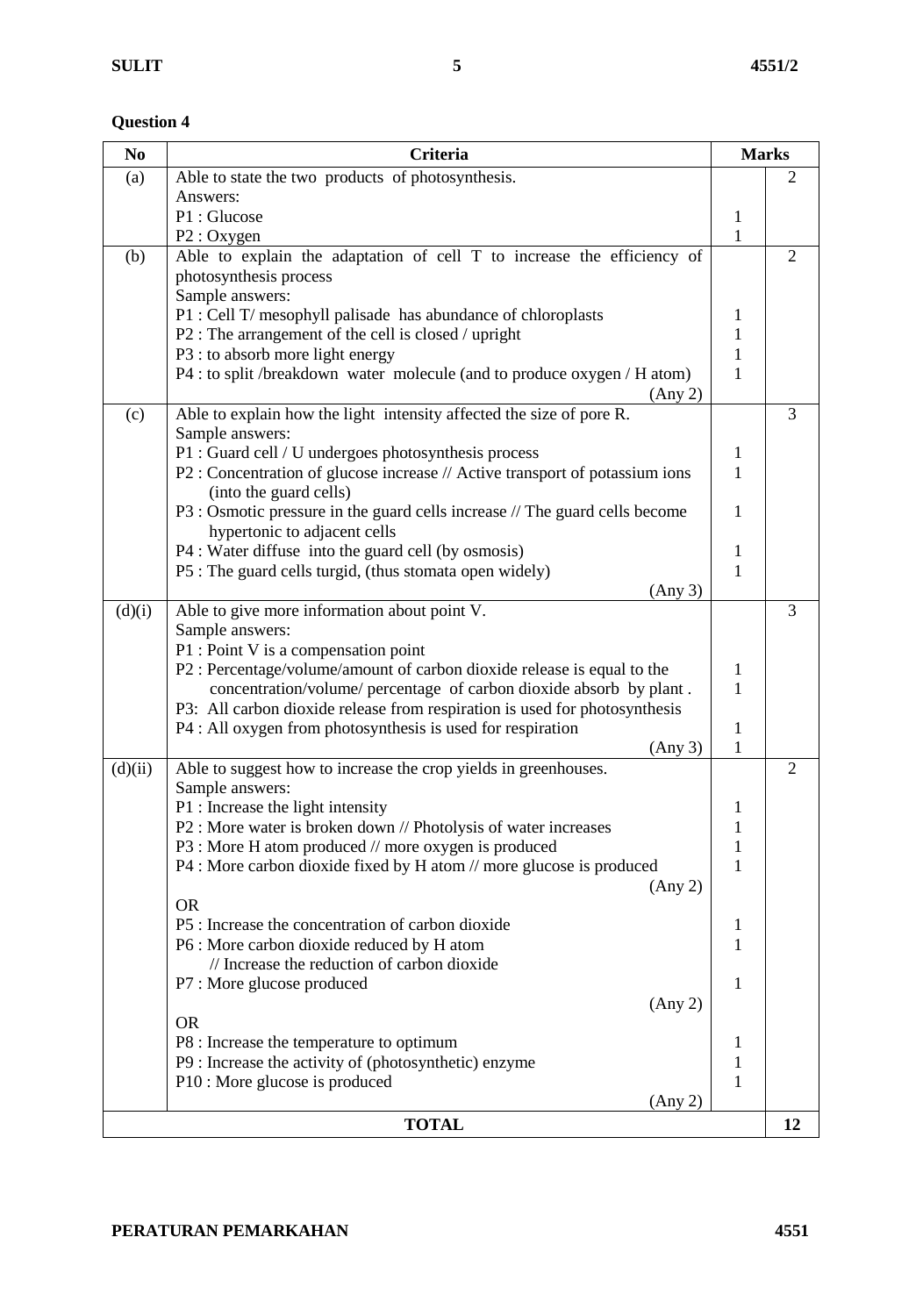| No <sub>5</sub> | <b>Criteria</b>                                                                               | <b>Marks</b>      |                |
|-----------------|-----------------------------------------------------------------------------------------------|-------------------|----------------|
| (a)             | Able to explain role of hormone P in the development of one follicle cell in                  |                   | $\overline{2}$ |
|                 | the ovary.                                                                                    |                   |                |
|                 | Sample answers:                                                                               |                   |                |
|                 | P1 : Follicle Stimulating Hormone/(FSH)                                                       | $\mathbf{1}$      |                |
|                 | P2 : Stimulate the development of primary follicle into secondary follicle                    | $\mathbf{1}$      |                |
|                 | P3 : Stimulate primary oocyte undergoing meiosis I.                                           | 1                 |                |
|                 | (Any 2)                                                                                       |                   |                |
| (b)             | Able to explain the consequences of less LH.                                                  |                   | $\overline{2}$ |
|                 | Sample answers:                                                                               |                   |                |
|                 | P1 : Less LH produced                                                                         | 1                 |                |
|                 | P2: Ovulation cannot occurs                                                                   | 1                 |                |
|                 | P3 : Secondary oocyte are not released (into the fallopion tube)                              | $\mathbf{1}$      |                |
|                 | P4 : No ovum // Fertilisation could not occur.                                                | 1                 |                |
|                 | (Any 2)                                                                                       |                   |                |
| (c)             | Able to explain how strutures R and S are different.                                          |                   | $\overline{2}$ |
|                 | Sample answers:                                                                               |                   |                |
|                 | P1 : R is blastocyst, S is morula                                                             | $\mathbf{1}$      |                |
|                 | P <sub>2</sub> : R has more number of cells                                                   | $\mathbf{1}$      |                |
|                 | P3 : that formed by mitosis                                                                   | $\mathbf{1}$      |                |
|                 | $P4: S$ is solid ball, R has cavity (filled with fluid).                                      | 1                 |                |
|                 | (Any 2)                                                                                       |                   |                |
| (d)             | Able to explain the function of placenta                                                      |                   | 3              |
|                 | Sample answers:                                                                               |                   |                |
|                 | P1 : Produce progesterone (after three month pregnancy)                                       | 1                 |                |
|                 | P2 : to maintain thickness of endometrium wall.                                               | 1                 |                |
|                 | P3 : The fetus attach strongly                                                                | 1<br>$\mathbf{1}$ |                |
|                 | P4 : Site for the exchange of respiratory gases/nutrient / waste product                      | 1                 |                |
|                 | P5 : Foetus gets all cellular requirement for growth<br>// Get rid of waste to avoid toxicity |                   |                |
|                 | P6 : Separate mothers blood circulation from fetus blood circulation                          | 1                 |                |
|                 | P7 : Prevent mix of different blood group // Avoid agglutination                              | $\mathbf{1}$      |                |
|                 | P8 : Prevent mother blood pressure damage fetus blood vessel.                                 | 1                 |                |
|                 | (Any 3)                                                                                       |                   |                |
| (e)             | Able to suggest how the stem cell research benefit to human.                                  |                   | 3              |
|                 | Sample answers:                                                                               |                   |                |
|                 | P1 : medicinal field                                                                          | 1                 |                |
|                 | P2 : Stem cell undergo (repeated ) mitosis                                                    | 1                 |                |
|                 | P3 : (and) differentiation                                                                    | 1                 |                |
|                 | P4 : to form specialized tissues/bone marrow/nerve tissue/ muscle                             | 1                 |                |
|                 | P5 : (This process takes place in culture medium) that contain hormone                        | 1                 |                |
|                 | /nutrient                                                                                     |                   |                |
|                 | P6 : Bone marrow for leukemia and chemotherapy                                                | 1                 |                |
|                 | P7: Nerve cell for Parkinson and Alzheimer disease                                            | 1                 |                |
|                 | P8 : Heart muscle for heart disease                                                           | 1                 |                |
|                 | P9 : Pancreatic islet cell for diabetes                                                       | 1                 |                |
|                 | (Any 3)                                                                                       |                   |                |
|                 | <b>TOTAL</b>                                                                                  |                   | 12             |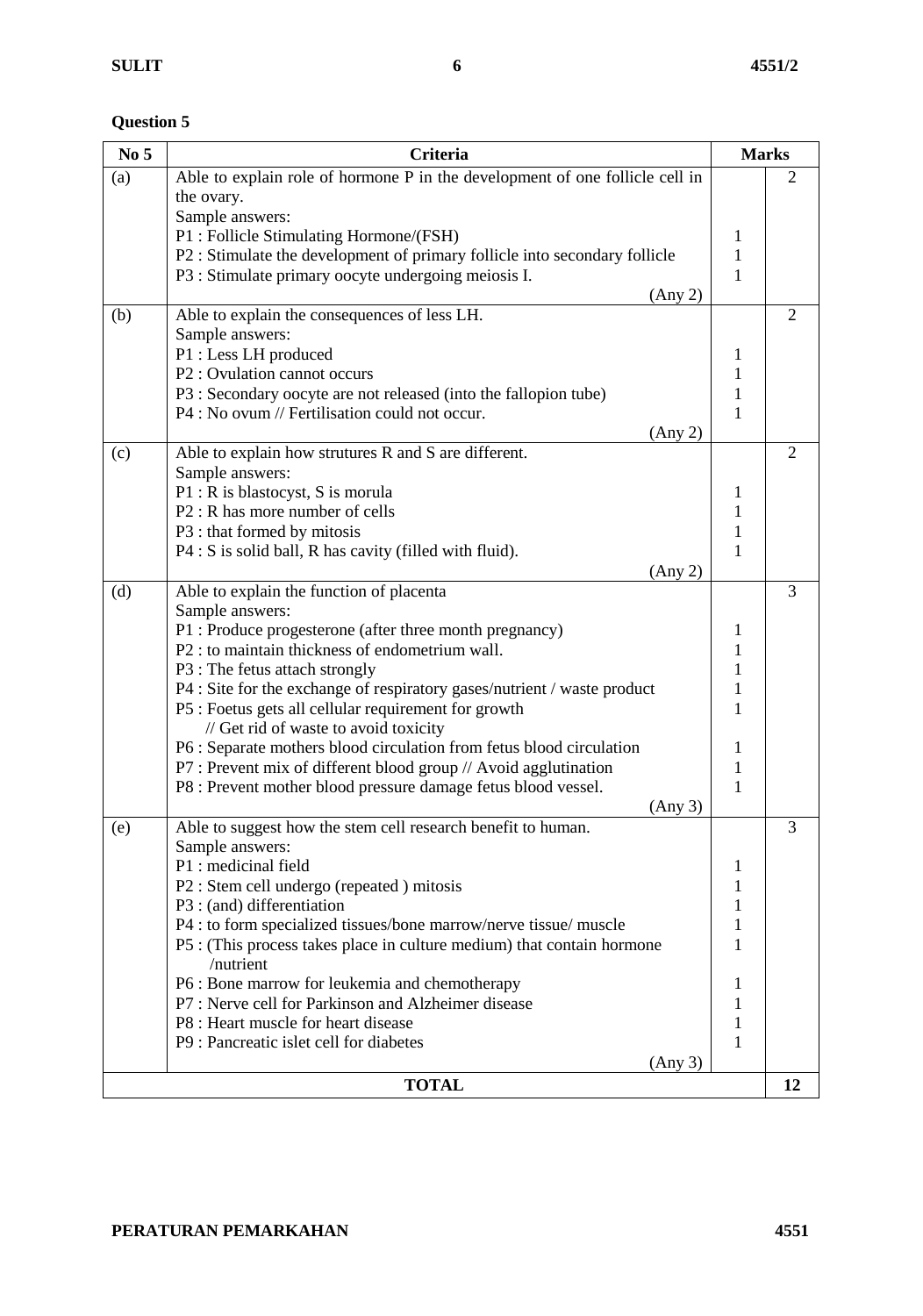| Able to give opinion why it is necessary for the fibrin to form.<br>(a)<br>6<br>Sample answers:<br>P1: Yes<br>P2 : Fibrin is an insoluble protein<br>1<br>$\mathbf{1}$<br>P3 : Fibrin need to form across the wound to stop erythrocytes from<br>flowing out of the blood vessel.<br>P4 : Prevent excessive loss of blood from a wounded person<br>1<br>P5 : Prevents microorganisms such as bacteria/foreign substances from<br>1<br>entering wound<br>P6 : Enables wound to heal faster<br>1<br>P7 : Prevent the blood pressure from dropping to a dangerously low level<br>1<br>(due to excessive blood loss)<br>P8 : Maintain the circulation of blood in a closed circulatory system<br>1<br>(Any 6)<br>Able to compare between the blood vessel P (pulmonary vein) and blood<br>8<br>(b)<br>vessel Q (aorta)<br>Sample answers:<br>Similarities,<br>S1: Both carries oxygenated blood<br>1<br>S2 : Both structure of the walls are three layers<br>$\mathbf{1}$<br>1<br>S3 : The walls are made up of smooth muscles<br>Differences,<br>Blood vessel Q (aorta)<br><b>Blood vessel P</b><br>1<br>Pulmonary vein<br>Aorta<br>D <sub>1</sub><br>$\mathbf{1}$<br>Blood flow into the heart<br>D <sub>2</sub><br>Blood flow away from heart<br>$\mathbf{1}$<br>Thick, muscular/elastic<br>Thin, less muscular/less elastic<br>D <sub>3</sub><br>$\mathbf{1}$<br>to withstand high pressure<br>D <sub>4</sub><br>for low blood pressure<br>$\mathbf{1}$<br>Lumen size/diameter is small<br>D <sub>5</sub><br>Lumen size/diameter is large<br>$\mathbf{1}$<br>Have no valve<br>Have valves<br>D <sub>6</sub><br>1<br>No need to maintain the blood<br>Need to maintain the blood flow<br>D7<br>flow one way.<br>one way.<br>1<br>Carries blood from the heart to<br>D <sub>8</sub><br>Carries blood from the lung to<br>all parts of the body.<br>the heart<br>(Any 8)<br>Able to explain health problem faced by a person with defect heart as shown<br>(c)<br>6<br>in Diagram 6.3<br>Sample answers:<br>1<br>P1 : When the heart beats, some of the blood in left ventricle flow through<br>the hole in the septum into the right ventricle.<br>P2 : Allow the mixing of oxygenated and deoxygenated blood.<br>1<br>P3 : Blood flow at lower pressure in the aorta<br>P4 : Less oxygen reaching the body cells<br>1<br>P5 : The blood flowing through the hole creates an extra noise/heart<br>1<br>1<br>murmur.<br>P6 : Fatigue /tiredness<br>P7 : Tiring /faint easily during physical activity<br>1<br>P8 : Shortness of breath<br>1<br>P9 : A build up of blood and fluid in the lungs<br>1<br>P10 : Swelling in the ankles/feet/legs/abdomen/veins in the neck<br>1<br>1<br>(Any 6)<br><b>TOTAL</b><br>20 | No 6 | <b>Criteria</b> |  |  | <b>Marks</b> |
|-----------------------------------------------------------------------------------------------------------------------------------------------------------------------------------------------------------------------------------------------------------------------------------------------------------------------------------------------------------------------------------------------------------------------------------------------------------------------------------------------------------------------------------------------------------------------------------------------------------------------------------------------------------------------------------------------------------------------------------------------------------------------------------------------------------------------------------------------------------------------------------------------------------------------------------------------------------------------------------------------------------------------------------------------------------------------------------------------------------------------------------------------------------------------------------------------------------------------------------------------------------------------------------------------------------------------------------------------------------------------------------------------------------------------------------------------------------------------------------------------------------------------------------------------------------------------------------------------------------------------------------------------------------------------------------------------------------------------------------------------------------------------------------------------------------------------------------------------------------------------------------------------------------------------------------------------------------------------------------------------------------------------------------------------------------------------------------------------------------------------------------------------------------------------------------------------------------------------------------------------------------------------------------------------------------------------------------------------------------------------------------------------------------------------------------------------------------------------------------------------------------------------------------------------------------------------------------------------------------------------------------------------------------------------------------------------------------------|------|-----------------|--|--|--------------|
|                                                                                                                                                                                                                                                                                                                                                                                                                                                                                                                                                                                                                                                                                                                                                                                                                                                                                                                                                                                                                                                                                                                                                                                                                                                                                                                                                                                                                                                                                                                                                                                                                                                                                                                                                                                                                                                                                                                                                                                                                                                                                                                                                                                                                                                                                                                                                                                                                                                                                                                                                                                                                                                                                                                 |      |                 |  |  |              |
|                                                                                                                                                                                                                                                                                                                                                                                                                                                                                                                                                                                                                                                                                                                                                                                                                                                                                                                                                                                                                                                                                                                                                                                                                                                                                                                                                                                                                                                                                                                                                                                                                                                                                                                                                                                                                                                                                                                                                                                                                                                                                                                                                                                                                                                                                                                                                                                                                                                                                                                                                                                                                                                                                                                 |      |                 |  |  |              |
|                                                                                                                                                                                                                                                                                                                                                                                                                                                                                                                                                                                                                                                                                                                                                                                                                                                                                                                                                                                                                                                                                                                                                                                                                                                                                                                                                                                                                                                                                                                                                                                                                                                                                                                                                                                                                                                                                                                                                                                                                                                                                                                                                                                                                                                                                                                                                                                                                                                                                                                                                                                                                                                                                                                 |      |                 |  |  |              |
|                                                                                                                                                                                                                                                                                                                                                                                                                                                                                                                                                                                                                                                                                                                                                                                                                                                                                                                                                                                                                                                                                                                                                                                                                                                                                                                                                                                                                                                                                                                                                                                                                                                                                                                                                                                                                                                                                                                                                                                                                                                                                                                                                                                                                                                                                                                                                                                                                                                                                                                                                                                                                                                                                                                 |      |                 |  |  |              |
|                                                                                                                                                                                                                                                                                                                                                                                                                                                                                                                                                                                                                                                                                                                                                                                                                                                                                                                                                                                                                                                                                                                                                                                                                                                                                                                                                                                                                                                                                                                                                                                                                                                                                                                                                                                                                                                                                                                                                                                                                                                                                                                                                                                                                                                                                                                                                                                                                                                                                                                                                                                                                                                                                                                 |      |                 |  |  |              |
|                                                                                                                                                                                                                                                                                                                                                                                                                                                                                                                                                                                                                                                                                                                                                                                                                                                                                                                                                                                                                                                                                                                                                                                                                                                                                                                                                                                                                                                                                                                                                                                                                                                                                                                                                                                                                                                                                                                                                                                                                                                                                                                                                                                                                                                                                                                                                                                                                                                                                                                                                                                                                                                                                                                 |      |                 |  |  |              |
|                                                                                                                                                                                                                                                                                                                                                                                                                                                                                                                                                                                                                                                                                                                                                                                                                                                                                                                                                                                                                                                                                                                                                                                                                                                                                                                                                                                                                                                                                                                                                                                                                                                                                                                                                                                                                                                                                                                                                                                                                                                                                                                                                                                                                                                                                                                                                                                                                                                                                                                                                                                                                                                                                                                 |      |                 |  |  |              |
|                                                                                                                                                                                                                                                                                                                                                                                                                                                                                                                                                                                                                                                                                                                                                                                                                                                                                                                                                                                                                                                                                                                                                                                                                                                                                                                                                                                                                                                                                                                                                                                                                                                                                                                                                                                                                                                                                                                                                                                                                                                                                                                                                                                                                                                                                                                                                                                                                                                                                                                                                                                                                                                                                                                 |      |                 |  |  |              |
|                                                                                                                                                                                                                                                                                                                                                                                                                                                                                                                                                                                                                                                                                                                                                                                                                                                                                                                                                                                                                                                                                                                                                                                                                                                                                                                                                                                                                                                                                                                                                                                                                                                                                                                                                                                                                                                                                                                                                                                                                                                                                                                                                                                                                                                                                                                                                                                                                                                                                                                                                                                                                                                                                                                 |      |                 |  |  |              |
|                                                                                                                                                                                                                                                                                                                                                                                                                                                                                                                                                                                                                                                                                                                                                                                                                                                                                                                                                                                                                                                                                                                                                                                                                                                                                                                                                                                                                                                                                                                                                                                                                                                                                                                                                                                                                                                                                                                                                                                                                                                                                                                                                                                                                                                                                                                                                                                                                                                                                                                                                                                                                                                                                                                 |      |                 |  |  |              |
|                                                                                                                                                                                                                                                                                                                                                                                                                                                                                                                                                                                                                                                                                                                                                                                                                                                                                                                                                                                                                                                                                                                                                                                                                                                                                                                                                                                                                                                                                                                                                                                                                                                                                                                                                                                                                                                                                                                                                                                                                                                                                                                                                                                                                                                                                                                                                                                                                                                                                                                                                                                                                                                                                                                 |      |                 |  |  |              |
|                                                                                                                                                                                                                                                                                                                                                                                                                                                                                                                                                                                                                                                                                                                                                                                                                                                                                                                                                                                                                                                                                                                                                                                                                                                                                                                                                                                                                                                                                                                                                                                                                                                                                                                                                                                                                                                                                                                                                                                                                                                                                                                                                                                                                                                                                                                                                                                                                                                                                                                                                                                                                                                                                                                 |      |                 |  |  |              |
|                                                                                                                                                                                                                                                                                                                                                                                                                                                                                                                                                                                                                                                                                                                                                                                                                                                                                                                                                                                                                                                                                                                                                                                                                                                                                                                                                                                                                                                                                                                                                                                                                                                                                                                                                                                                                                                                                                                                                                                                                                                                                                                                                                                                                                                                                                                                                                                                                                                                                                                                                                                                                                                                                                                 |      |                 |  |  |              |
|                                                                                                                                                                                                                                                                                                                                                                                                                                                                                                                                                                                                                                                                                                                                                                                                                                                                                                                                                                                                                                                                                                                                                                                                                                                                                                                                                                                                                                                                                                                                                                                                                                                                                                                                                                                                                                                                                                                                                                                                                                                                                                                                                                                                                                                                                                                                                                                                                                                                                                                                                                                                                                                                                                                 |      |                 |  |  |              |
|                                                                                                                                                                                                                                                                                                                                                                                                                                                                                                                                                                                                                                                                                                                                                                                                                                                                                                                                                                                                                                                                                                                                                                                                                                                                                                                                                                                                                                                                                                                                                                                                                                                                                                                                                                                                                                                                                                                                                                                                                                                                                                                                                                                                                                                                                                                                                                                                                                                                                                                                                                                                                                                                                                                 |      |                 |  |  |              |
|                                                                                                                                                                                                                                                                                                                                                                                                                                                                                                                                                                                                                                                                                                                                                                                                                                                                                                                                                                                                                                                                                                                                                                                                                                                                                                                                                                                                                                                                                                                                                                                                                                                                                                                                                                                                                                                                                                                                                                                                                                                                                                                                                                                                                                                                                                                                                                                                                                                                                                                                                                                                                                                                                                                 |      |                 |  |  |              |
|                                                                                                                                                                                                                                                                                                                                                                                                                                                                                                                                                                                                                                                                                                                                                                                                                                                                                                                                                                                                                                                                                                                                                                                                                                                                                                                                                                                                                                                                                                                                                                                                                                                                                                                                                                                                                                                                                                                                                                                                                                                                                                                                                                                                                                                                                                                                                                                                                                                                                                                                                                                                                                                                                                                 |      |                 |  |  |              |
|                                                                                                                                                                                                                                                                                                                                                                                                                                                                                                                                                                                                                                                                                                                                                                                                                                                                                                                                                                                                                                                                                                                                                                                                                                                                                                                                                                                                                                                                                                                                                                                                                                                                                                                                                                                                                                                                                                                                                                                                                                                                                                                                                                                                                                                                                                                                                                                                                                                                                                                                                                                                                                                                                                                 |      |                 |  |  |              |
|                                                                                                                                                                                                                                                                                                                                                                                                                                                                                                                                                                                                                                                                                                                                                                                                                                                                                                                                                                                                                                                                                                                                                                                                                                                                                                                                                                                                                                                                                                                                                                                                                                                                                                                                                                                                                                                                                                                                                                                                                                                                                                                                                                                                                                                                                                                                                                                                                                                                                                                                                                                                                                                                                                                 |      |                 |  |  |              |
|                                                                                                                                                                                                                                                                                                                                                                                                                                                                                                                                                                                                                                                                                                                                                                                                                                                                                                                                                                                                                                                                                                                                                                                                                                                                                                                                                                                                                                                                                                                                                                                                                                                                                                                                                                                                                                                                                                                                                                                                                                                                                                                                                                                                                                                                                                                                                                                                                                                                                                                                                                                                                                                                                                                 |      |                 |  |  |              |
|                                                                                                                                                                                                                                                                                                                                                                                                                                                                                                                                                                                                                                                                                                                                                                                                                                                                                                                                                                                                                                                                                                                                                                                                                                                                                                                                                                                                                                                                                                                                                                                                                                                                                                                                                                                                                                                                                                                                                                                                                                                                                                                                                                                                                                                                                                                                                                                                                                                                                                                                                                                                                                                                                                                 |      |                 |  |  |              |
|                                                                                                                                                                                                                                                                                                                                                                                                                                                                                                                                                                                                                                                                                                                                                                                                                                                                                                                                                                                                                                                                                                                                                                                                                                                                                                                                                                                                                                                                                                                                                                                                                                                                                                                                                                                                                                                                                                                                                                                                                                                                                                                                                                                                                                                                                                                                                                                                                                                                                                                                                                                                                                                                                                                 |      |                 |  |  |              |
|                                                                                                                                                                                                                                                                                                                                                                                                                                                                                                                                                                                                                                                                                                                                                                                                                                                                                                                                                                                                                                                                                                                                                                                                                                                                                                                                                                                                                                                                                                                                                                                                                                                                                                                                                                                                                                                                                                                                                                                                                                                                                                                                                                                                                                                                                                                                                                                                                                                                                                                                                                                                                                                                                                                 |      |                 |  |  |              |
|                                                                                                                                                                                                                                                                                                                                                                                                                                                                                                                                                                                                                                                                                                                                                                                                                                                                                                                                                                                                                                                                                                                                                                                                                                                                                                                                                                                                                                                                                                                                                                                                                                                                                                                                                                                                                                                                                                                                                                                                                                                                                                                                                                                                                                                                                                                                                                                                                                                                                                                                                                                                                                                                                                                 |      |                 |  |  |              |
|                                                                                                                                                                                                                                                                                                                                                                                                                                                                                                                                                                                                                                                                                                                                                                                                                                                                                                                                                                                                                                                                                                                                                                                                                                                                                                                                                                                                                                                                                                                                                                                                                                                                                                                                                                                                                                                                                                                                                                                                                                                                                                                                                                                                                                                                                                                                                                                                                                                                                                                                                                                                                                                                                                                 |      |                 |  |  |              |
|                                                                                                                                                                                                                                                                                                                                                                                                                                                                                                                                                                                                                                                                                                                                                                                                                                                                                                                                                                                                                                                                                                                                                                                                                                                                                                                                                                                                                                                                                                                                                                                                                                                                                                                                                                                                                                                                                                                                                                                                                                                                                                                                                                                                                                                                                                                                                                                                                                                                                                                                                                                                                                                                                                                 |      |                 |  |  |              |
|                                                                                                                                                                                                                                                                                                                                                                                                                                                                                                                                                                                                                                                                                                                                                                                                                                                                                                                                                                                                                                                                                                                                                                                                                                                                                                                                                                                                                                                                                                                                                                                                                                                                                                                                                                                                                                                                                                                                                                                                                                                                                                                                                                                                                                                                                                                                                                                                                                                                                                                                                                                                                                                                                                                 |      |                 |  |  |              |
|                                                                                                                                                                                                                                                                                                                                                                                                                                                                                                                                                                                                                                                                                                                                                                                                                                                                                                                                                                                                                                                                                                                                                                                                                                                                                                                                                                                                                                                                                                                                                                                                                                                                                                                                                                                                                                                                                                                                                                                                                                                                                                                                                                                                                                                                                                                                                                                                                                                                                                                                                                                                                                                                                                                 |      |                 |  |  |              |
|                                                                                                                                                                                                                                                                                                                                                                                                                                                                                                                                                                                                                                                                                                                                                                                                                                                                                                                                                                                                                                                                                                                                                                                                                                                                                                                                                                                                                                                                                                                                                                                                                                                                                                                                                                                                                                                                                                                                                                                                                                                                                                                                                                                                                                                                                                                                                                                                                                                                                                                                                                                                                                                                                                                 |      |                 |  |  |              |
|                                                                                                                                                                                                                                                                                                                                                                                                                                                                                                                                                                                                                                                                                                                                                                                                                                                                                                                                                                                                                                                                                                                                                                                                                                                                                                                                                                                                                                                                                                                                                                                                                                                                                                                                                                                                                                                                                                                                                                                                                                                                                                                                                                                                                                                                                                                                                                                                                                                                                                                                                                                                                                                                                                                 |      |                 |  |  |              |
|                                                                                                                                                                                                                                                                                                                                                                                                                                                                                                                                                                                                                                                                                                                                                                                                                                                                                                                                                                                                                                                                                                                                                                                                                                                                                                                                                                                                                                                                                                                                                                                                                                                                                                                                                                                                                                                                                                                                                                                                                                                                                                                                                                                                                                                                                                                                                                                                                                                                                                                                                                                                                                                                                                                 |      |                 |  |  |              |
|                                                                                                                                                                                                                                                                                                                                                                                                                                                                                                                                                                                                                                                                                                                                                                                                                                                                                                                                                                                                                                                                                                                                                                                                                                                                                                                                                                                                                                                                                                                                                                                                                                                                                                                                                                                                                                                                                                                                                                                                                                                                                                                                                                                                                                                                                                                                                                                                                                                                                                                                                                                                                                                                                                                 |      |                 |  |  |              |
|                                                                                                                                                                                                                                                                                                                                                                                                                                                                                                                                                                                                                                                                                                                                                                                                                                                                                                                                                                                                                                                                                                                                                                                                                                                                                                                                                                                                                                                                                                                                                                                                                                                                                                                                                                                                                                                                                                                                                                                                                                                                                                                                                                                                                                                                                                                                                                                                                                                                                                                                                                                                                                                                                                                 |      |                 |  |  |              |
|                                                                                                                                                                                                                                                                                                                                                                                                                                                                                                                                                                                                                                                                                                                                                                                                                                                                                                                                                                                                                                                                                                                                                                                                                                                                                                                                                                                                                                                                                                                                                                                                                                                                                                                                                                                                                                                                                                                                                                                                                                                                                                                                                                                                                                                                                                                                                                                                                                                                                                                                                                                                                                                                                                                 |      |                 |  |  |              |
|                                                                                                                                                                                                                                                                                                                                                                                                                                                                                                                                                                                                                                                                                                                                                                                                                                                                                                                                                                                                                                                                                                                                                                                                                                                                                                                                                                                                                                                                                                                                                                                                                                                                                                                                                                                                                                                                                                                                                                                                                                                                                                                                                                                                                                                                                                                                                                                                                                                                                                                                                                                                                                                                                                                 |      |                 |  |  |              |
|                                                                                                                                                                                                                                                                                                                                                                                                                                                                                                                                                                                                                                                                                                                                                                                                                                                                                                                                                                                                                                                                                                                                                                                                                                                                                                                                                                                                                                                                                                                                                                                                                                                                                                                                                                                                                                                                                                                                                                                                                                                                                                                                                                                                                                                                                                                                                                                                                                                                                                                                                                                                                                                                                                                 |      |                 |  |  |              |
|                                                                                                                                                                                                                                                                                                                                                                                                                                                                                                                                                                                                                                                                                                                                                                                                                                                                                                                                                                                                                                                                                                                                                                                                                                                                                                                                                                                                                                                                                                                                                                                                                                                                                                                                                                                                                                                                                                                                                                                                                                                                                                                                                                                                                                                                                                                                                                                                                                                                                                                                                                                                                                                                                                                 |      |                 |  |  |              |
|                                                                                                                                                                                                                                                                                                                                                                                                                                                                                                                                                                                                                                                                                                                                                                                                                                                                                                                                                                                                                                                                                                                                                                                                                                                                                                                                                                                                                                                                                                                                                                                                                                                                                                                                                                                                                                                                                                                                                                                                                                                                                                                                                                                                                                                                                                                                                                                                                                                                                                                                                                                                                                                                                                                 |      |                 |  |  |              |
|                                                                                                                                                                                                                                                                                                                                                                                                                                                                                                                                                                                                                                                                                                                                                                                                                                                                                                                                                                                                                                                                                                                                                                                                                                                                                                                                                                                                                                                                                                                                                                                                                                                                                                                                                                                                                                                                                                                                                                                                                                                                                                                                                                                                                                                                                                                                                                                                                                                                                                                                                                                                                                                                                                                 |      |                 |  |  |              |
|                                                                                                                                                                                                                                                                                                                                                                                                                                                                                                                                                                                                                                                                                                                                                                                                                                                                                                                                                                                                                                                                                                                                                                                                                                                                                                                                                                                                                                                                                                                                                                                                                                                                                                                                                                                                                                                                                                                                                                                                                                                                                                                                                                                                                                                                                                                                                                                                                                                                                                                                                                                                                                                                                                                 |      |                 |  |  |              |
|                                                                                                                                                                                                                                                                                                                                                                                                                                                                                                                                                                                                                                                                                                                                                                                                                                                                                                                                                                                                                                                                                                                                                                                                                                                                                                                                                                                                                                                                                                                                                                                                                                                                                                                                                                                                                                                                                                                                                                                                                                                                                                                                                                                                                                                                                                                                                                                                                                                                                                                                                                                                                                                                                                                 |      |                 |  |  |              |
|                                                                                                                                                                                                                                                                                                                                                                                                                                                                                                                                                                                                                                                                                                                                                                                                                                                                                                                                                                                                                                                                                                                                                                                                                                                                                                                                                                                                                                                                                                                                                                                                                                                                                                                                                                                                                                                                                                                                                                                                                                                                                                                                                                                                                                                                                                                                                                                                                                                                                                                                                                                                                                                                                                                 |      |                 |  |  |              |
|                                                                                                                                                                                                                                                                                                                                                                                                                                                                                                                                                                                                                                                                                                                                                                                                                                                                                                                                                                                                                                                                                                                                                                                                                                                                                                                                                                                                                                                                                                                                                                                                                                                                                                                                                                                                                                                                                                                                                                                                                                                                                                                                                                                                                                                                                                                                                                                                                                                                                                                                                                                                                                                                                                                 |      |                 |  |  |              |
|                                                                                                                                                                                                                                                                                                                                                                                                                                                                                                                                                                                                                                                                                                                                                                                                                                                                                                                                                                                                                                                                                                                                                                                                                                                                                                                                                                                                                                                                                                                                                                                                                                                                                                                                                                                                                                                                                                                                                                                                                                                                                                                                                                                                                                                                                                                                                                                                                                                                                                                                                                                                                                                                                                                 |      |                 |  |  |              |
|                                                                                                                                                                                                                                                                                                                                                                                                                                                                                                                                                                                                                                                                                                                                                                                                                                                                                                                                                                                                                                                                                                                                                                                                                                                                                                                                                                                                                                                                                                                                                                                                                                                                                                                                                                                                                                                                                                                                                                                                                                                                                                                                                                                                                                                                                                                                                                                                                                                                                                                                                                                                                                                                                                                 |      |                 |  |  |              |
|                                                                                                                                                                                                                                                                                                                                                                                                                                                                                                                                                                                                                                                                                                                                                                                                                                                                                                                                                                                                                                                                                                                                                                                                                                                                                                                                                                                                                                                                                                                                                                                                                                                                                                                                                                                                                                                                                                                                                                                                                                                                                                                                                                                                                                                                                                                                                                                                                                                                                                                                                                                                                                                                                                                 |      |                 |  |  |              |
|                                                                                                                                                                                                                                                                                                                                                                                                                                                                                                                                                                                                                                                                                                                                                                                                                                                                                                                                                                                                                                                                                                                                                                                                                                                                                                                                                                                                                                                                                                                                                                                                                                                                                                                                                                                                                                                                                                                                                                                                                                                                                                                                                                                                                                                                                                                                                                                                                                                                                                                                                                                                                                                                                                                 |      |                 |  |  |              |
|                                                                                                                                                                                                                                                                                                                                                                                                                                                                                                                                                                                                                                                                                                                                                                                                                                                                                                                                                                                                                                                                                                                                                                                                                                                                                                                                                                                                                                                                                                                                                                                                                                                                                                                                                                                                                                                                                                                                                                                                                                                                                                                                                                                                                                                                                                                                                                                                                                                                                                                                                                                                                                                                                                                 |      |                 |  |  |              |
|                                                                                                                                                                                                                                                                                                                                                                                                                                                                                                                                                                                                                                                                                                                                                                                                                                                                                                                                                                                                                                                                                                                                                                                                                                                                                                                                                                                                                                                                                                                                                                                                                                                                                                                                                                                                                                                                                                                                                                                                                                                                                                                                                                                                                                                                                                                                                                                                                                                                                                                                                                                                                                                                                                                 |      |                 |  |  |              |
|                                                                                                                                                                                                                                                                                                                                                                                                                                                                                                                                                                                                                                                                                                                                                                                                                                                                                                                                                                                                                                                                                                                                                                                                                                                                                                                                                                                                                                                                                                                                                                                                                                                                                                                                                                                                                                                                                                                                                                                                                                                                                                                                                                                                                                                                                                                                                                                                                                                                                                                                                                                                                                                                                                                 |      |                 |  |  |              |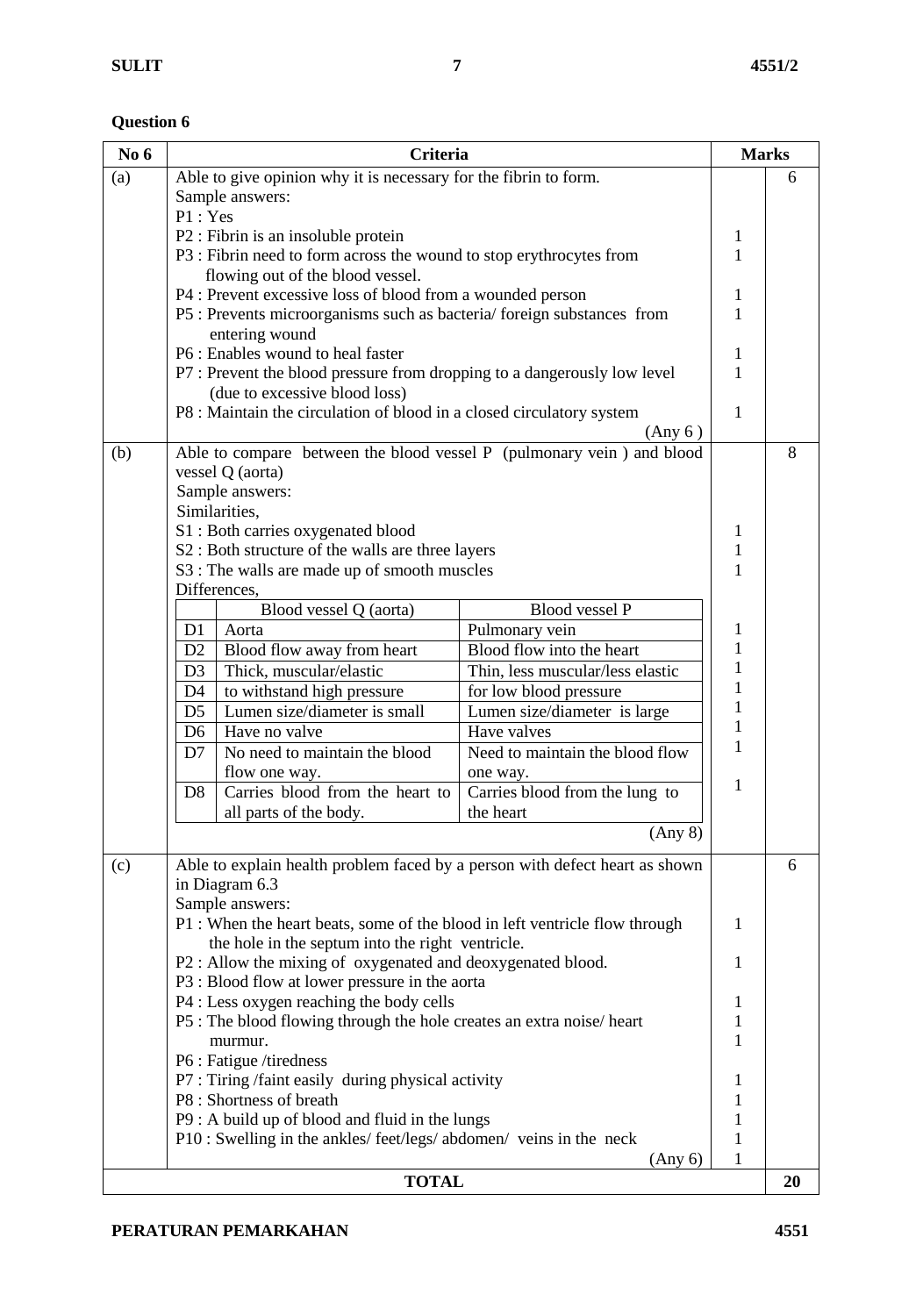$\overline{1}$ 

| No 7        |                | <b>Criteria</b>                                                           |                                                                          | <b>Marks</b> |   |  |
|-------------|----------------|---------------------------------------------------------------------------|--------------------------------------------------------------------------|--------------|---|--|
| $(a)$ $(i)$ |                |                                                                           | Able to explain how structure S and heart returns blood pressure back to |              | 6 |  |
|             | normal.        |                                                                           |                                                                          |              |   |  |
|             |                | Sample answers:                                                           |                                                                          |              |   |  |
|             |                | P1 : (When the blood pressure decrease), it will be detected by           |                                                                          | 1            |   |  |
|             |                | baroreceptor                                                              |                                                                          |              |   |  |
|             |                | P2 : (which) located at the wall of aorta                                 |                                                                          | 1            |   |  |
|             |                | P3 : Baroreceptor produce impulse                                         |                                                                          | $\mathbf{1}$ |   |  |
|             |                | P4 : Impulse is transmitted to medulla oblongata / S.                     |                                                                          | 1            |   |  |
|             |                | P5 : Medulla oblongata sent impulse via sympathetic nerve                 |                                                                          | 1            |   |  |
|             |                | P6 : to heart/sino artrial node (SAN)                                     |                                                                          | 1            |   |  |
|             |                | P7 : more impulse is initiated                                            |                                                                          | 1            |   |  |
|             |                | P8 : Rate of heartbeat increase// systole and diastole increase           |                                                                          | 1            |   |  |
|             |                | P9 : Size of blood vessel decrease // Blood vessel constrict              |                                                                          | 1            |   |  |
|             |                | P10 : Resulting in increase of blood pressure and back to normal          |                                                                          | 1            |   |  |
|             |                |                                                                           | (Any 6)                                                                  |              |   |  |
| (a)(ii)     |                |                                                                           | Able to explain how endocrine gland causes the physiological changes in  |              | 8 |  |
|             |                | her body during the situation                                             |                                                                          |              |   |  |
|             |                | Sample answers:                                                           |                                                                          |              |   |  |
|             |                | P1 : (In panic situation), medulla oblongata detect                       |                                                                          | 1            |   |  |
|             |                | P2 : stimulate adrenal gland                                              |                                                                          | $\mathbf{1}$ |   |  |
|             |                | P3 : (Adrenal gland) secretes adrenaline hormone                          |                                                                          | $\mathbf{1}$ |   |  |
|             |                | P4 : transports by the blood stream                                       |                                                                          | $\mathbf{1}$ |   |  |
|             |                | P5 : Adrenaline hormone stimulate heart to increase heartbeat             |                                                                          | $\mathbf{1}$ |   |  |
|             |                | P6 : to transport more oxygen / glucose to muscle tissue// increase blood |                                                                          | $\mathbf{1}$ |   |  |
|             |                | flow to muscle                                                            |                                                                          |              |   |  |
|             |                | P7 : Breathing rate increase //breath fast /deeper                        |                                                                          | 1            |   |  |
|             |                | P8 : to obtain more oxygen                                                |                                                                          | 1            |   |  |
|             |                | P9 : Convert glycogen to glucose                                          |                                                                          | 1            |   |  |
|             |                | P10 : level of glucose increase                                           |                                                                          | 1            |   |  |
|             |                | P11 : Rate of respiration in muscle increase                              |                                                                          | 1            |   |  |
|             |                | P12 : more energy produce (to help fight in stressful situation)          |                                                                          | 1            |   |  |
|             |                |                                                                           | (Any 8)                                                                  |              |   |  |
| (c)         |                |                                                                           | Able to explain the similarities and differences between neuron V and    |              | 6 |  |
|             | neuron W.      |                                                                           |                                                                          |              |   |  |
|             |                | Sample answer:                                                            |                                                                          |              |   |  |
|             |                | Similarities,                                                             |                                                                          |              |   |  |
|             |                | S1 : Both neuron involve in transmission of impulse                       |                                                                          | 1            |   |  |
|             |                | S2 : Axon is covered by mylien sheath                                     |                                                                          | 1            |   |  |
|             |                | S3 : to speed up transmission of impuls                                   |                                                                          | 1            |   |  |
|             |                | S4 : Both have cell body/ axon/ dendron /dendrite                         |                                                                          | 1            |   |  |
|             |                | Differences                                                               |                                                                          |              |   |  |
|             |                | Neuron V                                                                  | Neuron W                                                                 |              |   |  |
|             | D <sub>1</sub> | Afferent neuron                                                           | Efferent neuron                                                          | 1            |   |  |
|             | D <sub>2</sub> | Cell body at the middle of the                                            | Cell body at the terminal of cell                                        |              |   |  |
|             |                | cell                                                                      |                                                                          | 1            |   |  |
|             | D <sub>3</sub> | Cell body located in ganglion of                                          | Cell body located in grey matter                                         |              |   |  |
|             |                | dorsal root                                                               | of spinal cord                                                           | 1            |   |  |
|             | D4             | Transmit impulse from receptor                                            | Transmit impulse from spinal                                             |              |   |  |
|             |                | to spinal cord/interneuron                                                | cord/interneuron<br>effector<br>to                                       | 1            |   |  |
|             |                |                                                                           | /gland/muscle                                                            |              |   |  |
|             | D <sub>5</sub> | Has long dendron                                                          | Has short dendron                                                        | 1            |   |  |
|             | D <sub>6</sub> | Has short axon                                                            | Has long axon                                                            | $\mathbf{1}$ |   |  |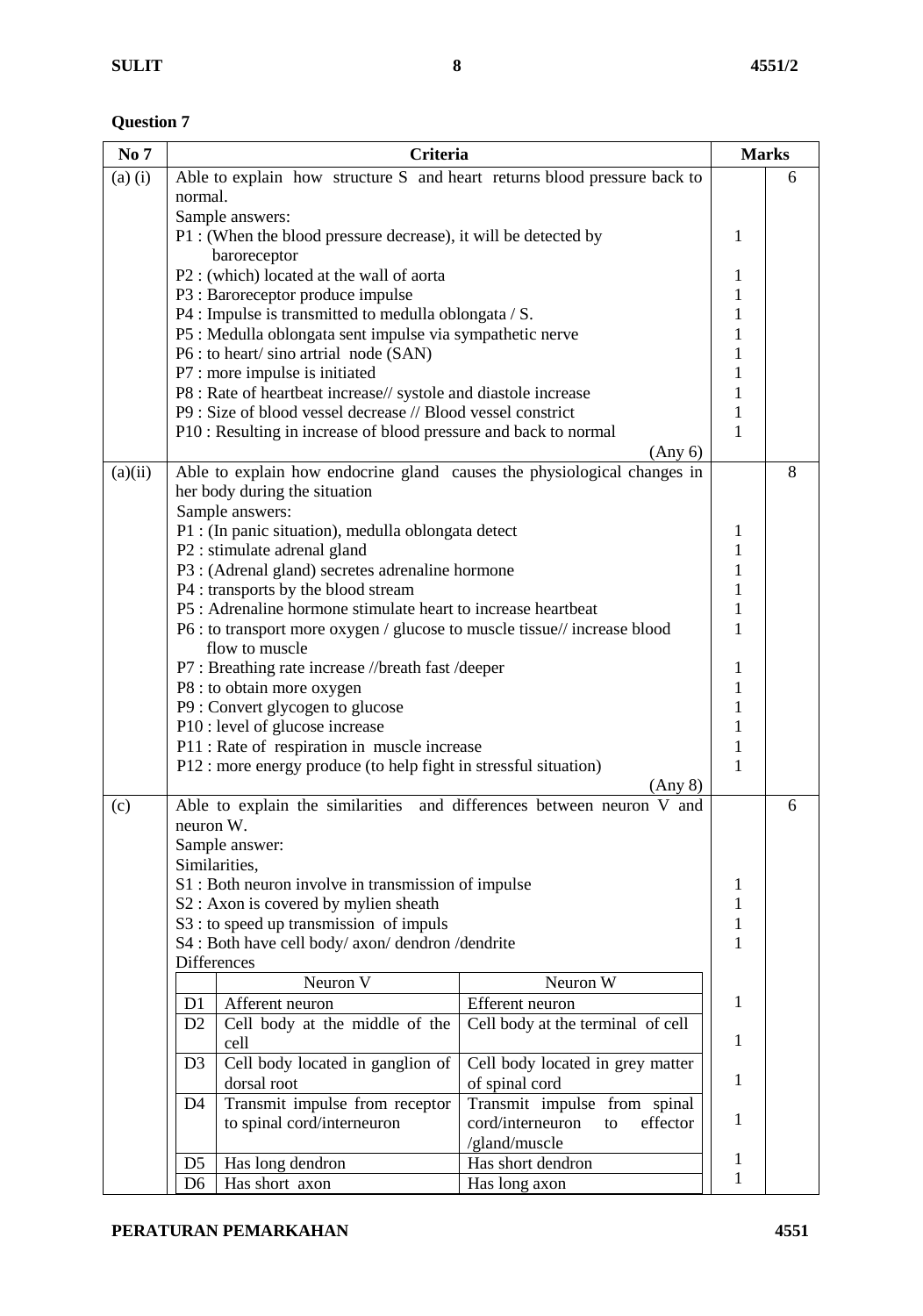| -<br>$\sim$ $\sim$ $\sim$<br> |  |
|-------------------------------|--|
| <b>TOTAL</b><br>.             |  |

| guestion o<br>N <sub>0</sub> | Criteria                                                                                                                                     | <b>Marks</b>                 |    |
|------------------------------|----------------------------------------------------------------------------------------------------------------------------------------------|------------------------------|----|
| (a)                          | Able to describe the changes that occur in the mangrove swamp ecosystem<br>throughout the years that end up forming a dynamic ecosystem.     |                              | 10 |
|                              | Sample answers:<br>P1 : The mangrove zone become broader towards the sea from their original                                                 | 1                            |    |
|                              | position (from 1995 to 2015)<br>P2: Colonisation and Succession has occurred                                                                 | 1                            |    |
|                              | Pioneer species:                                                                                                                             |                              |    |
|                              | P3 : Avicennia sp /Zone A colonies of open area, exposed to the sea wave<br>and wind.                                                        | 1                            |    |
|                              | P4 : Sonneratia sp/Zone A colonies at shady area, not exposed to the sea<br>water.                                                           | $\mathbf{1}$                 |    |
|                              | P5: Avicennia sp / Zone Ahas cable root system to withstand in the soft and<br>muddy soil and wave action.                                   | 1                            |    |
|                              | P6: The roots of the pioneer species trap the mud, causing the soil to<br>become more compact / soil level increases                         | 1                            |    |
|                              | P7: (as the soil increases) exposure to the tides and this makes the soil<br>unsuitable for the pioneer species.                             | 1                            |    |
|                              | Primary successor                                                                                                                            |                              |    |
|                              | P8: Rhizophora sp / Zone B replace Avicennia sp / Zone A                                                                                     | $\mathbf{1}$                 |    |
|                              | P9: Rhizophora sp / Zone B has prop root                                                                                                     | 1                            |    |
|                              | P10: The roots of the primary successor species trap the mud, causing the<br>soil to become more compact / soil level increases              | 1                            |    |
|                              | P11: (as the soil increases) exposure to the tides and this makes the soil<br>unsuitable for the primary successor species.                  | $\mathbf{1}$                 |    |
|                              | Secondary successor                                                                                                                          |                              |    |
|                              | P12: Bruguiera sp / Zone C replace Rhizophora sp / Zone B                                                                                    | $\mathbf{1}$                 |    |
|                              | P13 : when the <u>land become higher/ firm</u>                                                                                               | $\mathbf{1}$<br>$\mathbf{1}$ |    |
|                              | P14: Bruguiera sp / Zone C is a larger species.                                                                                              |                              |    |
|                              | Climmax community:<br>P15: (As the time passed), terrestrial plants such as Nypa sp/ pandanus sp<br>began to replace Bruguiera sp. /Zone C   |                              |    |
|                              | P16: Tropical rain forest develops<br>(Any 10)                                                                                               | $\mathbf{1}$                 |    |
| (b)                          | Able to suggest actions should be taken to overcome the problem and not<br>damaging or destroying the mangrove ecosystem.<br>Sample answers: |                              | 10 |
|                              | P1 : natural biodegradation process                                                                                                          | 1                            |    |
|                              | P2 : add a chemical/ oil spill dispersants to the oil spill                                                                                  | 1                            |    |
|                              | P3 : increase the surface area of oil molecule                                                                                               | 1                            |    |
|                              | P4 : stimulate the growth of bacteria                                                                                                        | 1                            |    |
|                              | P5 : bacteria digest the oil spill                                                                                                           | 1                            |    |
|                              | P6 : by using enzyme lipase                                                                                                                  | 1                            |    |
|                              | P7 : the oil will be broken down into small molecule                                                                                         |                              |    |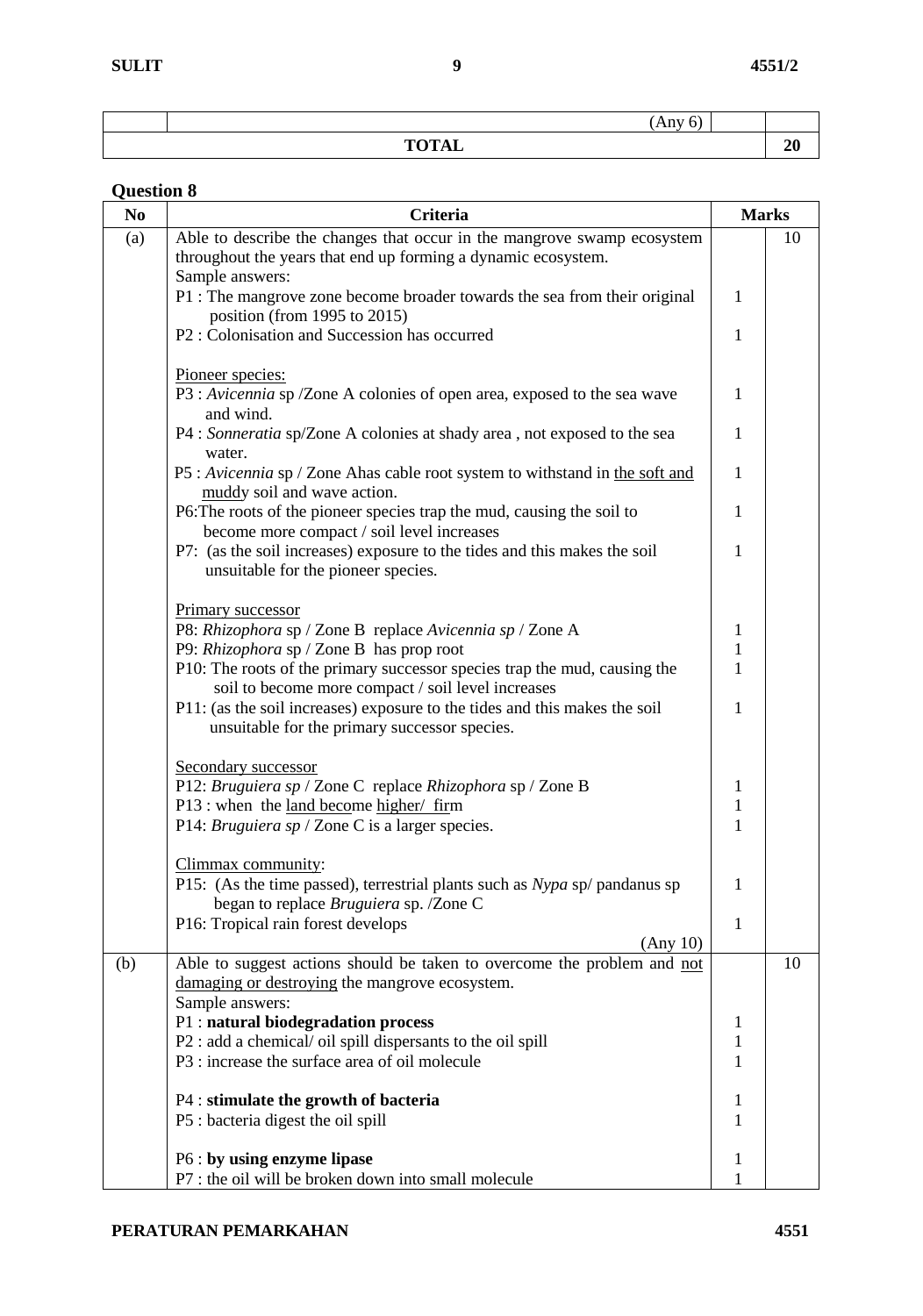| $P8:$ by using natural fibre from plant /e.g wild lemon grass                                                 |  |
|---------------------------------------------------------------------------------------------------------------|--|
| $P9:$ as an absorbent                                                                                         |  |
| P10: absorb and coagulate the oil                                                                             |  |
| P11: the combination of fibre and oil will not harm other organism in<br>mangrove ecosystem.                  |  |
| P12 : physically removing the oil like using scoops                                                           |  |
| P13 : Law enforcement to the oil company to fully responsible for the<br>cleaning of affected mangrove swamp. |  |
| (Any 10)                                                                                                      |  |
|                                                                                                               |  |

| No 9 | Criteria                                                                                                        | <b>Marks</b>                 |   |
|------|-----------------------------------------------------------------------------------------------------------------|------------------------------|---|
| (a)  | Able to draw genetic diagram to show inheritance of fur colour.<br>Answer:                                      |                              | 6 |
|      | K<br>Key: B- Dominant allele for black fur<br>b-Recessive allele for white fur                                  | 1                            |   |
|      | Parental<br>P1:<br>Phenotype<br><b>Black</b><br>White                                                           | $\mathbf{1}$                 |   |
|      | P2:<br>Genotype<br><b>Bb</b><br>bb<br>$\mathbf X$                                                               | $\mathbf{1}$                 |   |
|      | <b>Meiosis</b>                                                                                                  |                              |   |
|      | $\bf{B}$<br>$\mathbf b$<br>$\mathbf b$<br>P4:<br>Gametes                                                        | 1                            |   |
|      | Random<br><b>Fertilisation</b>                                                                                  |                              |   |
|      | E1,<br><b>Bb</b><br>bb<br>Genotype<br>P5:                                                                       | $\mathbf{1}$                 |   |
|      | white<br>P6:<br>Phenotype<br><b>Black</b>                                                                       | $\mathbf{1}$                 |   |
|      | $\mathbf{1}$<br>P7:<br>1<br>Phenotype<br>ratio                                                                  | $\mathbf{1}$                 |   |
|      | P8 :<br>Percentage of offspring black fur and white fur is 50%<br>each                                          | $\mathbf{1}$                 |   |
|      | Meiosis and random fertilisation<br>P3:                                                                         | 1                            |   |
|      | (Any 6)                                                                                                         |                              |   |
|      | Able to explain Mendel First Law applied in the inheritance of rabbit fur<br>colour                             |                              | 4 |
|      | Sample answers:                                                                                                 |                              |   |
|      | P1 : Mendel First Law/ Law of segregation<br>P2 : Each characteristic is controlled by two allele // BB, Bb, bb | $\mathbf{1}$<br>$\mathbf{1}$ |   |
|      | P3 : Characteristic black fur is controlled by Bb// characteristic of                                           | $\mathbf{1}$                 |   |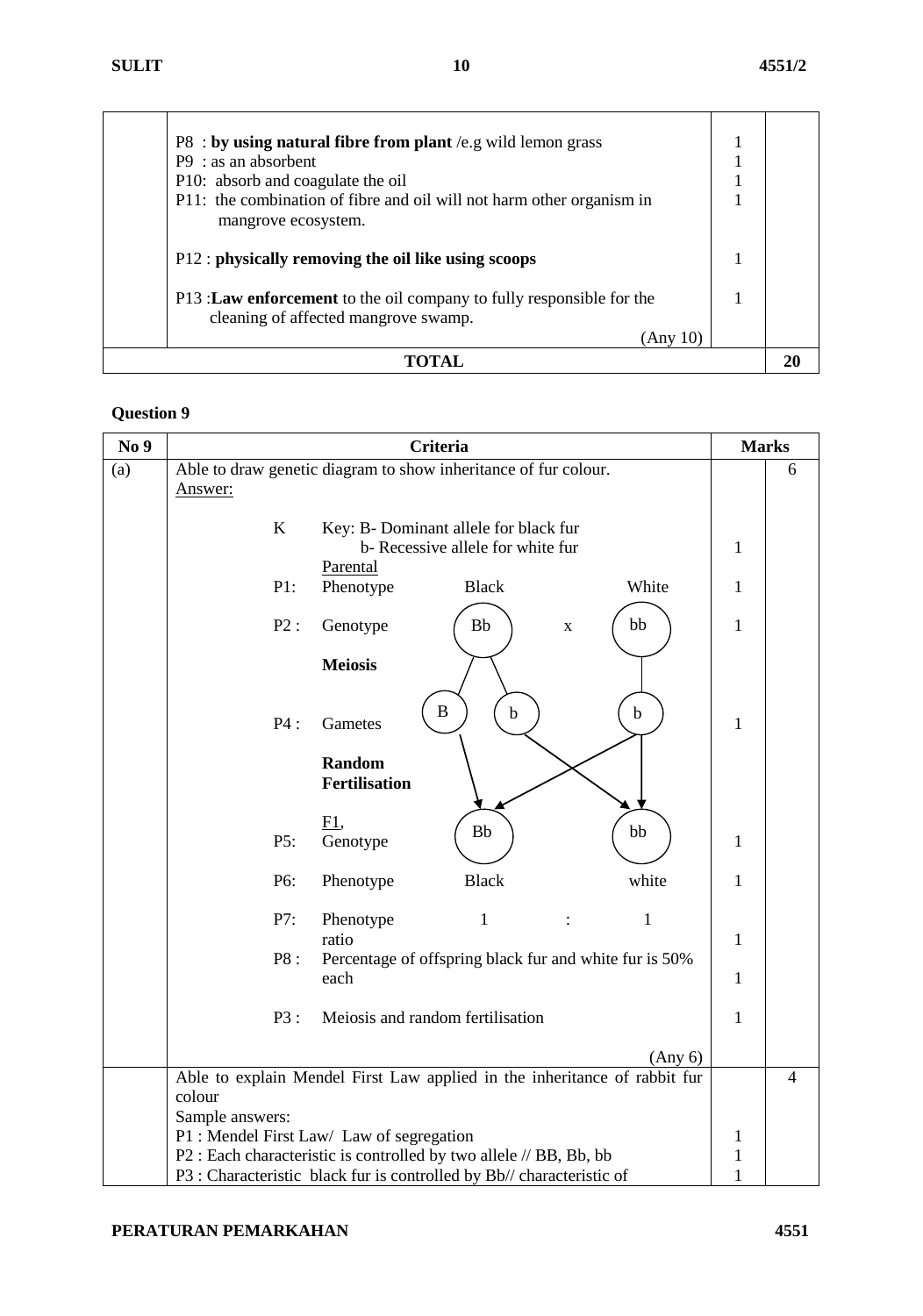|     | <b>TOTAL</b>                                                                                                      |                              | 20 |
|-----|-------------------------------------------------------------------------------------------------------------------|------------------------------|----|
|     | (Any 10)                                                                                                          |                              |    |
|     | P13 : could results in brain damage/heart failure/death                                                           | 1                            |    |
|     | skin and eyes)                                                                                                    |                              |    |
|     | P12 : resulting in newborns being born with jaundice (yellowing of the                                            | 1                            |    |
|     | P10 : And cause agglutination/haemolysis of the foetal red blood cell<br>P11 : known as erythroblastosis fetalis. | $\mathbf{1}$                 |    |
|     | P9 : Her anti-rhesus antibodies may across the placenta                                                           | 1<br>$\mathbf{1}$            |    |
|     |                                                                                                                   |                              |    |
|     | P8 : With successive pregnancies, the antibody level builds up in the<br>maternal blood stream                    |                              |    |
|     | P7 : The harmful effect do not show during the first pregnancy                                                    | $\mathbf{1}$<br>$\mathbf{1}$ |    |
|     | P6 : This triggers the mothers blood to produce anti-rhesus antibodies.                                           | $\mathbf{1}$                 |    |
|     | P5 : through placenta                                                                                             | $\mathbf{1}$                 |    |
|     | diffuse into maternal blood                                                                                       |                              |    |
|     | P4 : (During late pregnancy or during birth) some of the foetal blood                                             | 1                            |    |
|     | 100% Rhesus positive                                                                                              |                              |    |
|     | P3 : Produce the child with 50% Rhesus positif// Produce child with                                               | 1                            |    |
|     | Rhesus positive                                                                                                   |                              |    |
|     | P2 : the father is heterozygous for Rhesus positive//homozygous for                                               | 1                            |    |
|     | P1 : (Problem will arise during pregnancy) if the mother is<br>homozygous recessive / Rhesus negative and         | 1                            |    |
|     | Sample Answer:                                                                                                    |                              |    |
|     | the pregnant mother.                                                                                              |                              |    |
| (b) | Able to explain how the inheritance of the Rhesus factor can be a problem to                                      |                              | 10 |
|     | (Any 4)                                                                                                           |                              |    |
|     | P6 : each gamete will contain one factor/gene/allele /B or b                                                      | 1                            |    |
|     | P5 : lleles (B, b) separate / segregate                                                                           | $\mathbf{1}$                 |    |
|     | P4 : During gamete formation/meiosis                                                                              | 1                            |    |
|     | white fur is controlled by bb                                                                                     |                              |    |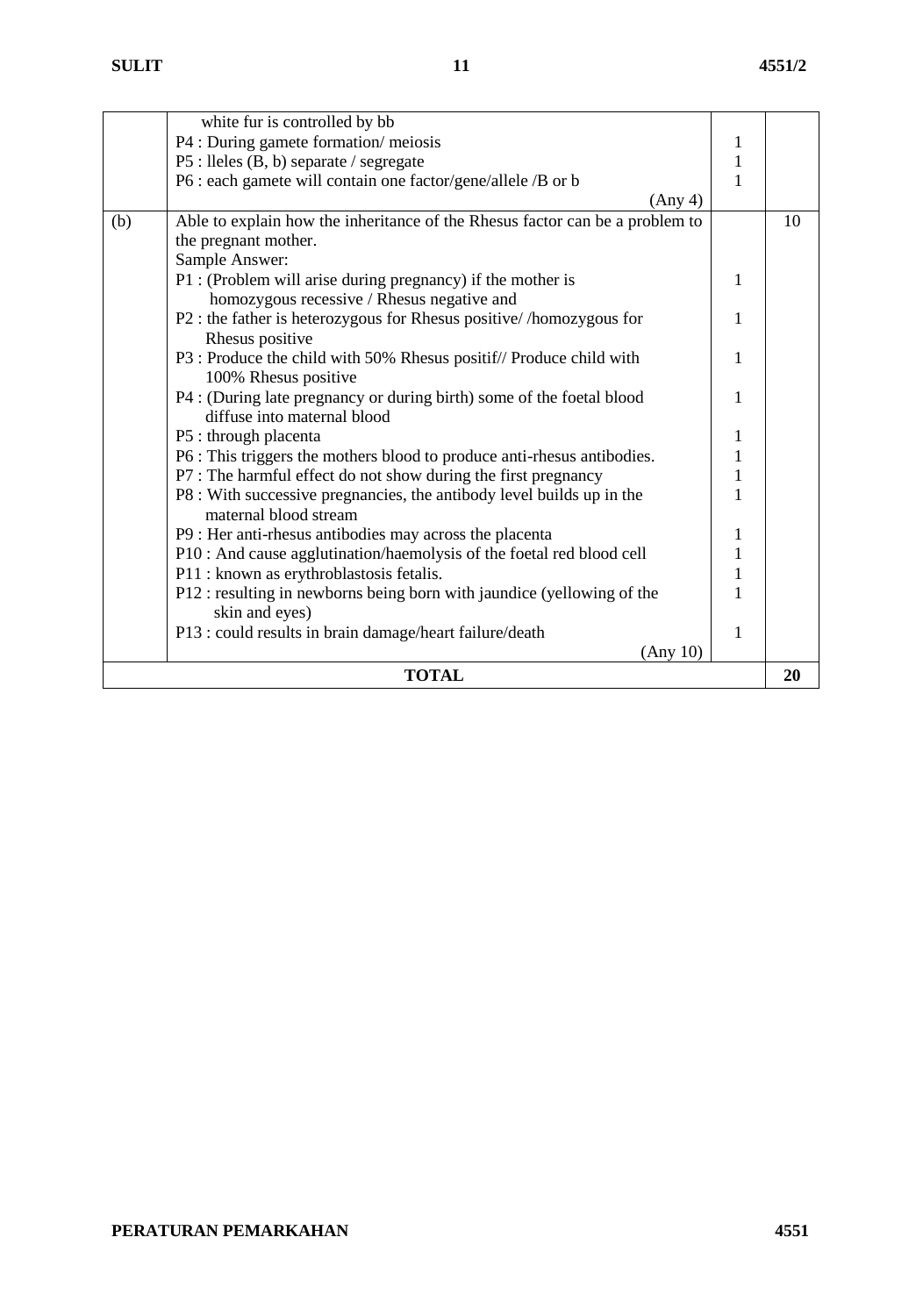#### **PAPER 3**

## **Question 1**

## **1 (a) [KB0603 - Measuring Using Number]**

| <b>Score</b>   |                                                                                          | <b>Criteria</b> |     |     |
|----------------|------------------------------------------------------------------------------------------|-----------------|-----|-----|
| 3              | Able to state all the change in volume of water in $cm3$ .                               |                 |     |     |
|                | Criteria:                                                                                |                 |     |     |
|                | C1 Correct value with or without the correct unit                                        |                 |     |     |
|                | C <sub>2</sub> One decimal place                                                         |                 |     |     |
|                |                                                                                          |                 |     |     |
|                | Sample answers:                                                                          |                 |     |     |
|                | Mass of calcium chloride (g)                                                             | 20              | 40  | 80  |
|                | Change in volume of water $(cm3)$                                                        | 2.8             | 4.6 | 8.2 |
|                |                                                                                          |                 |     |     |
| $\overline{2}$ | Able to state any 2 of the change in volume of water OR 3 correct value with wrong unit. |                 |     |     |
|                |                                                                                          |                 |     |     |
|                | Able to state any 1 of the change in volume of water OR 2 correct value with wrong unit. |                 |     |     |
|                |                                                                                          |                 |     |     |

## **1 (b) (i) [KB0601 - Observation]**

| <b>Score</b>   | <b>Criteria</b>                                                                                                                                                                            |
|----------------|--------------------------------------------------------------------------------------------------------------------------------------------------------------------------------------------|
| 3              | Able to state any two observations correctly according to the criteria:<br>C1 Mass of calcium chloride (g)                                                                                 |
|                | C2 Change in volume of water $(cm3)$                                                                                                                                                       |
|                | Sample answers:                                                                                                                                                                            |
|                | Horizontal<br>1. (When the) mass of calcium chloride is $20g$ , the change in volume of water is $2.8cm3$ .<br>2. (Air with) 20g calcium chloride, the water level is 2.8cm <sup>3</sup> . |
|                | Vertical<br>3. When more (mass of) calcium chloride is used, the level of water decreases.<br>Horizontal/Vertical                                                                          |
|                | 4. 20g of calcium chloride, the level of water is high / higher / highest.                                                                                                                 |
| $\overline{2}$ | Able to state any one observation correctly and one incomplete observation.<br>or                                                                                                          |
|                | Able to state any two incomplete observations.                                                                                                                                             |
|                | Sample answers for incomplete observations:                                                                                                                                                |
|                | Horizontal/Vertical<br>1. 20g of calcium chloride is used.                                                                                                                                 |
|                | 2. The level of water decreases.                                                                                                                                                           |
| 1              | Able to/state any one idea of observation (Any 1 criterion)                                                                                                                                |
|                | Sample answers:<br>1. Different mass of calcium chloride is used.                                                                                                                          |
|                | 2. The level of water change.                                                                                                                                                              |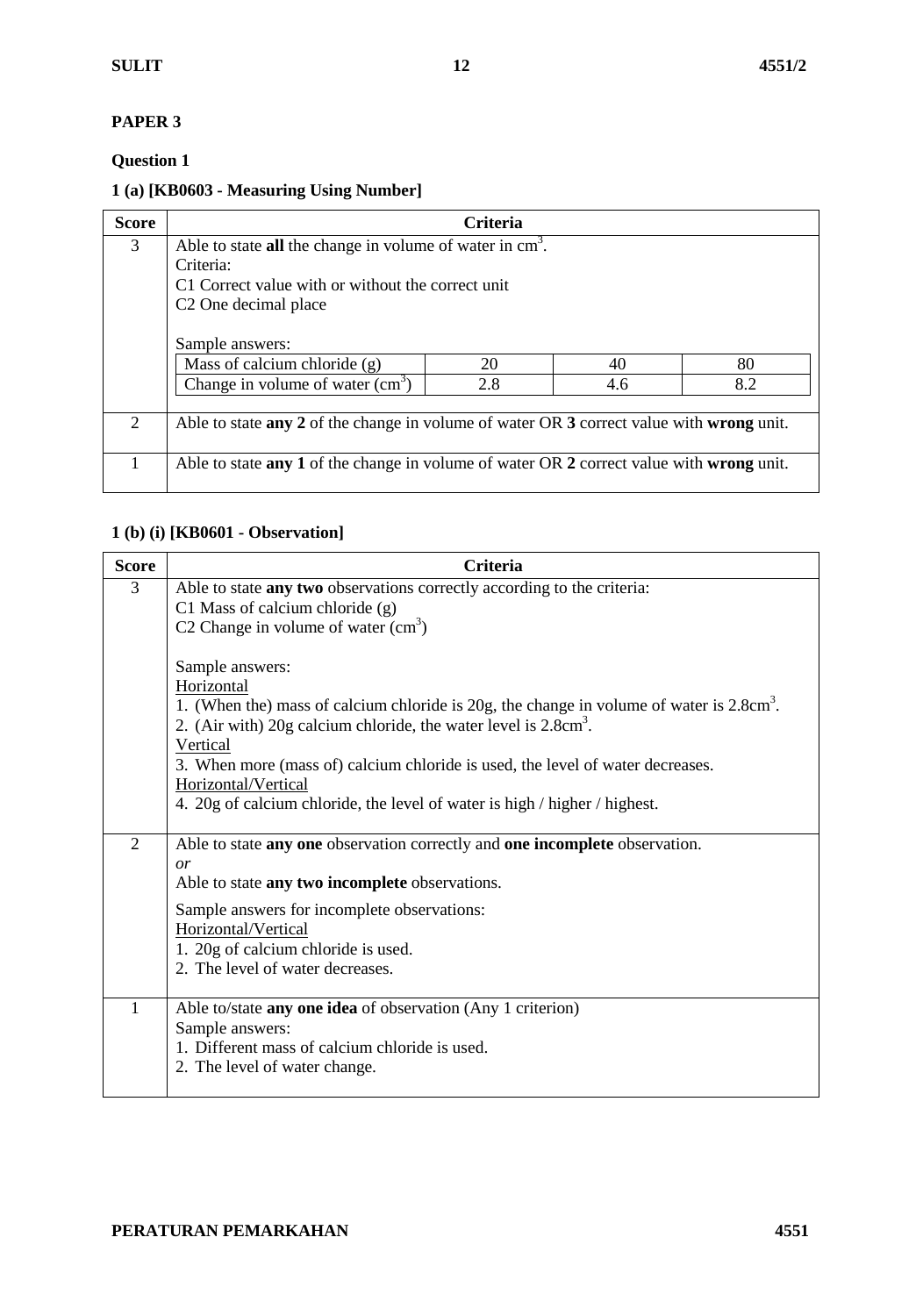**1 (b) (ii) [KB0604 - Making inferences]**

| <b>Score</b>   | <b>Criteria</b>                                                                                                                                                                |
|----------------|--------------------------------------------------------------------------------------------------------------------------------------------------------------------------------|
| 3              | Able to make one logical inference for each observation based on the criteria:                                                                                                 |
|                | C1 Plant / root absorbs water                                                                                                                                                  |
|                | C2 Plant / shoot loses water // Water is transpired // Water is evaporated from plant<br>C3 Air contains less water (vapour) // Relative humidity / air humidity is less / low |
|                | $//$ Air is drier.                                                                                                                                                             |
|                |                                                                                                                                                                                |
|                | Sample answers:                                                                                                                                                                |
|                | Horizontal/Vertical                                                                                                                                                            |
|                | $C1+C2$                                                                                                                                                                        |
|                | 1. Plant absorbs less water because less water is lost.<br>2. More transpiration / lost by plant so more water is absorbed (by plant).                                         |
|                | 3. More water is lost by plant so more water is absorbed.                                                                                                                      |
|                | $C1+C3$                                                                                                                                                                        |
|                | 4. Plant absorbs more water because the air drier.                                                                                                                             |
|                | 5. In low air humidity, more water is absorbed by plant.                                                                                                                       |
|                | $C2+C3$                                                                                                                                                                        |
|                | 6. More water is lost by plant because the air is drier.                                                                                                                       |
| $\overline{2}$ | Able to make one logical inference for any one observation and one inaccurate inference                                                                                        |
|                | for the other observation.                                                                                                                                                     |
|                | or                                                                                                                                                                             |
|                | Able to make two inaccurate inferences base on one criterion $(C1, C2$ or $C3$ ) for each<br>observation.                                                                      |
|                |                                                                                                                                                                                |
|                | Sample answers for incomplete inferences:                                                                                                                                      |
|                | 1. Plant / root absorbs water                                                                                                                                                  |
|                | 2. Plant / shoot loses water // Water is transpired // Water is evaporated from plant                                                                                          |
|                | 3. Air contains less water (vapour) // Relative humidity / air humidity is less / low<br>$//$ Air is drier.                                                                    |
|                |                                                                                                                                                                                |
| $\mathbf{1}$   | Able to make an <b>idea</b> of inference with one criterion.                                                                                                                   |
|                | Sample answers:                                                                                                                                                                |
|                | 1. Water is absorbed                                                                                                                                                           |
|                | 2. Water is lost // Water is evaporated                                                                                                                                        |
|                | 3. Humidity is less / low // No water                                                                                                                                          |
|                |                                                                                                                                                                                |

## **For 1(b)(i) Observation and (ii) Inference:**

| <b>Score</b> | Accurate | <b>Inaccurate</b> | Idea | Wrong |
|--------------|----------|-------------------|------|-------|
| 2            |          |                   |      |       |
| ി            |          |                   |      |       |
|              |          |                   |      |       |
|              |          |                   |      |       |
|              |          |                   |      |       |
|              |          |                   |      |       |
|              |          |                   | ✓◡   |       |
| A            |          |                   |      |       |
|              |          |                   |      |       |
|              |          |                   |      |       |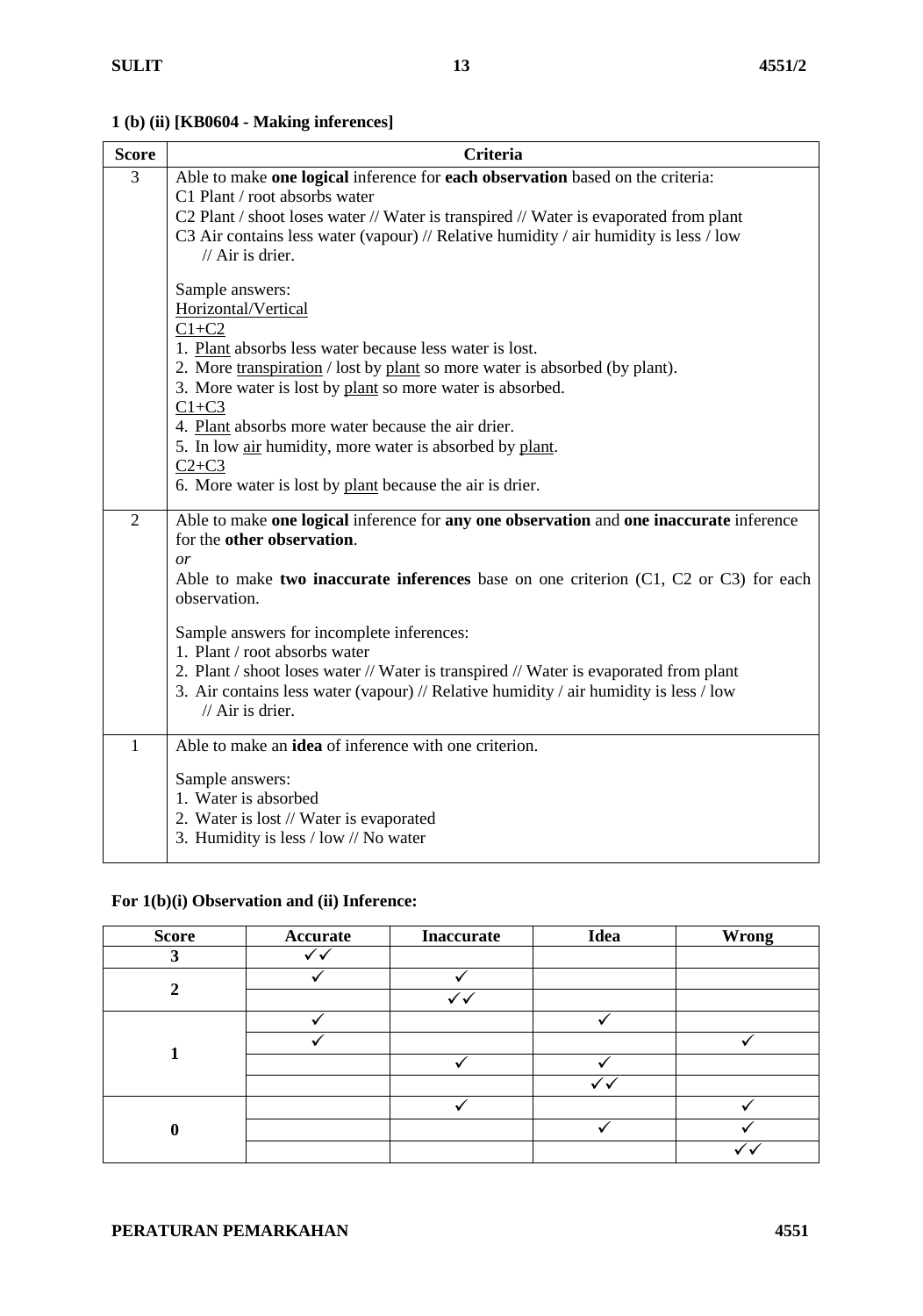| <b>Score</b>   |                                                                                                                   | <b>Criteria</b>                                                                                                             |
|----------------|-------------------------------------------------------------------------------------------------------------------|-----------------------------------------------------------------------------------------------------------------------------|
| 3              | Able to state all the variables and the method to handle the variables correctly.<br>Sample answers:              |                                                                                                                             |
|                | Variables                                                                                                         | Method to handle the variables                                                                                              |
|                | Manipulated variable:<br>Mass of calcium chloride<br>// Relative humidity // Air humidity                         | Use different mass/amount of calcium chlorida<br>$\frac{1}{2}$ Use 20, 40, and 80g of calcium chloride                      |
|                | Responding variable:<br>Water level (in the pipette) after 10<br>minutes // Final water level (in the<br>pipette) | (Measure and) record by using the pipette                                                                                   |
|                | // Change in water level/volume                                                                                   | // Calculate (change in water level/volume) by<br>using formula:<br>Final level/volume - Initial level/volume               |
|                | $\frac{1}{2}$ Rate of transpiration                                                                               | $\frac{1}{2}$ Calculate (rate of transpiration) by using<br>formula:<br>Change in water level/volume<br>Time/10             |
|                | Controlled variable:<br>Type of plant/shoot<br>// Size of U-tube                                                  | Fix / use hibiscus plant/shoot<br>// Use same U-tube                                                                        |
|                | // Size/volume of glass box<br>// Initial water level in the pipette<br>$//$ Time                                 | $\frac{1}{\sqrt{2}}$ Use same glass box<br>// Initial water level (in the pipette) is $0 \text{ cm}^3$<br>// Fix 10 minutes |
| $\overline{2}$ |                                                                                                                   | Able to state 4 - 5 of the variables and the method to handle the variables correctly.                                      |
|                |                                                                                                                   |                                                                                                                             |
| 1              |                                                                                                                   | Able to state $1 - 3$ of the variables and the method to handle the variables correctly.                                    |

## **1 (c) [KB061001 - Controling Variables]**

## **1 (d) [KB0611 - Making Hypothesis]**

| Criteria                                                                                                                                                                                                                                                                                                                                                                                                                                                        |
|-----------------------------------------------------------------------------------------------------------------------------------------------------------------------------------------------------------------------------------------------------------------------------------------------------------------------------------------------------------------------------------------------------------------------------------------------------------------|
| Able to state a hypothesis to show a relationship between the manipulated variable and                                                                                                                                                                                                                                                                                                                                                                          |
| responding variable and the hypothesis can be validated, base on 3 criteria:                                                                                                                                                                                                                                                                                                                                                                                    |
| C1 Manipulated variable                                                                                                                                                                                                                                                                                                                                                                                                                                         |
| C2 Responding variable                                                                                                                                                                                                                                                                                                                                                                                                                                          |
| C3 Relationship (more/less) (Accept if wrong theory)                                                                                                                                                                                                                                                                                                                                                                                                            |
| Sample answers:<br>1. The lower/higher the air humidity, the lower/higher rate of transpiration.<br>2. When less/more calcium chloride (is used), the lower/higher the final water level (in the<br>pipette)<br>3. The lower/higher the relative humidity, the less/more the change in the water<br>level/volume (in the pipette)<br>4. The lower/higher the amount of calcium chloride, the lower/higher the water level (in the<br>pipette) after 10 minutes. |
|                                                                                                                                                                                                                                                                                                                                                                                                                                                                 |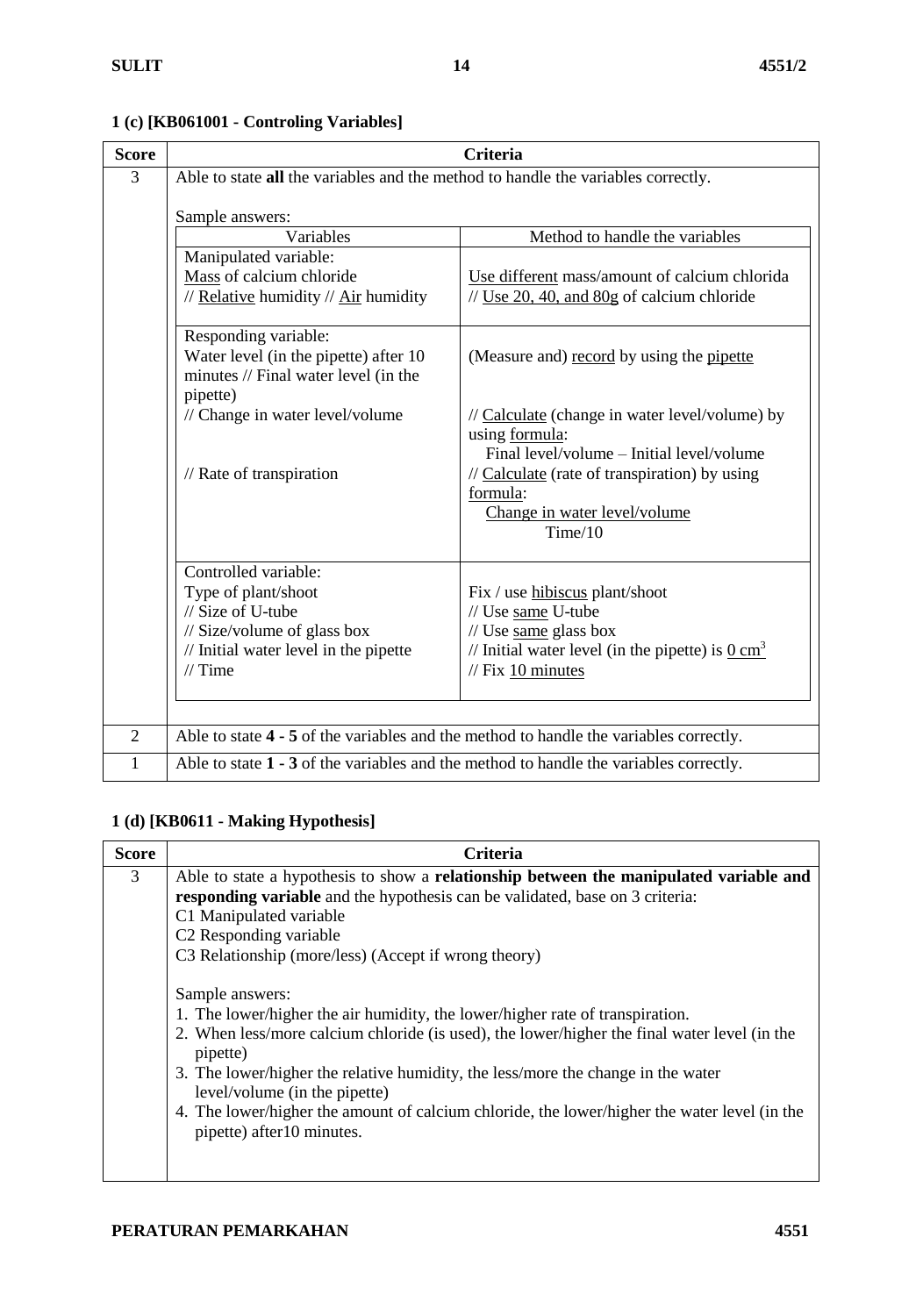| $\overline{2}$ | Able to state less accurate hypothesis to show a relationship between manipulated variable<br>and responding variable base on 2 criteria.   |
|----------------|---------------------------------------------------------------------------------------------------------------------------------------------|
|                | Sample answers:                                                                                                                             |
|                | 1. The lower/higher the humidity, the lower/higher rate of transpiration. (No C1)                                                           |
|                | 2. The lower/higher the air humidity, the lower/higher the transpiration. (No C2)                                                           |
|                | 3. When less/more calcium chloride (is used), the lower/higher the water level. (No C2)                                                     |
|                | 4. The lower/higher the relative humidity, the less/more the water level/volume. (No C2)                                                    |
|                | 5. The amount of calcium chloride affects the water level after 10 minutes. (No C3)                                                         |
|                | 6. The rate of transpiration depends on the air humidity. (No $C3$ )                                                                        |
|                | 7. The air humidity depends on the rate of transpiration. (Reverse / No C3)                                                                 |
| 1              | Able to state <b>idea</b> of hypothesis to show a relationship between manipulated variable and<br>responding variable base on 1 criterion. |
|                | Sample answers (Idea of C1 and C2):                                                                                                         |
|                | 1. The lower/higher the humidity, the lower/higher the transpiration.                                                                       |
|                | 2. When calcium chloride is used, the lower/higher the water level.                                                                         |
|                | 3. Transpiration occurs based on humidity.                                                                                                  |
|                | 4. The water level affects the calcium chloride.                                                                                            |
|                |                                                                                                                                             |

## **1 (e) (i) [KB0606 - Communicating]**

| <b>Score</b>                |                                                                                                                                                                                                                                               | <b>Criteria</b>                                 |                                                                                           |
|-----------------------------|-----------------------------------------------------------------------------------------------------------------------------------------------------------------------------------------------------------------------------------------------|-------------------------------------------------|-------------------------------------------------------------------------------------------|
| 3                           | Able to tabulate a table and fill in data accurately base on three criteria:<br>C1: Titles with correct units<br>C2: Recording data, for Mass of calcium chloride and Change in volume of water<br>C3: Calculation, for Rate of transpiration |                                                 |                                                                                           |
|                             | Sample answer:                                                                                                                                                                                                                                |                                                 |                                                                                           |
|                             | Mass of calcium<br>chloride<br>$(g)$ // (gram)                                                                                                                                                                                                | Change in volume of<br>water<br>$\text{(cm}^3)$ | Rate of transpiration<br>$\text{(cm}^3 \text{ minute}^{-1})$ // $\text{cm}^3$ per minute) |
|                             | 20                                                                                                                                                                                                                                            | 2.8                                             | 0.28                                                                                      |
|                             | 40                                                                                                                                                                                                                                            | 4.6                                             | 0.46                                                                                      |
|                             | 80                                                                                                                                                                                                                                            | 8.2                                             | 0.82                                                                                      |
| $\mathcal{D}_{\mathcal{L}}$ | Able to tabulate a table base on two criteria.                                                                                                                                                                                                |                                                 |                                                                                           |
|                             | Able to tabulate a table base on <b>one</b> criterion.                                                                                                                                                                                        |                                                 |                                                                                           |

## **1 (e) (ii) [KB0608 - Space and Time Relationship]**

| <b>Score</b> | Criteria                                                                                                                                                                                                                                                                                    |
|--------------|---------------------------------------------------------------------------------------------------------------------------------------------------------------------------------------------------------------------------------------------------------------------------------------------|
| 3            | Able to draw a line-graph based on three criteria:<br>C1: The x-axis and the y-axis are marked with appropriate values and constant scale.<br>C2: All points are transferred correctly<br>C3: Smooth/straight line touching all points (No extrapolation; not more than 3 small<br>squares) |
| $\bigcirc$   | Any two criteria                                                                                                                                                                                                                                                                            |
|              | Any one criterion                                                                                                                                                                                                                                                                           |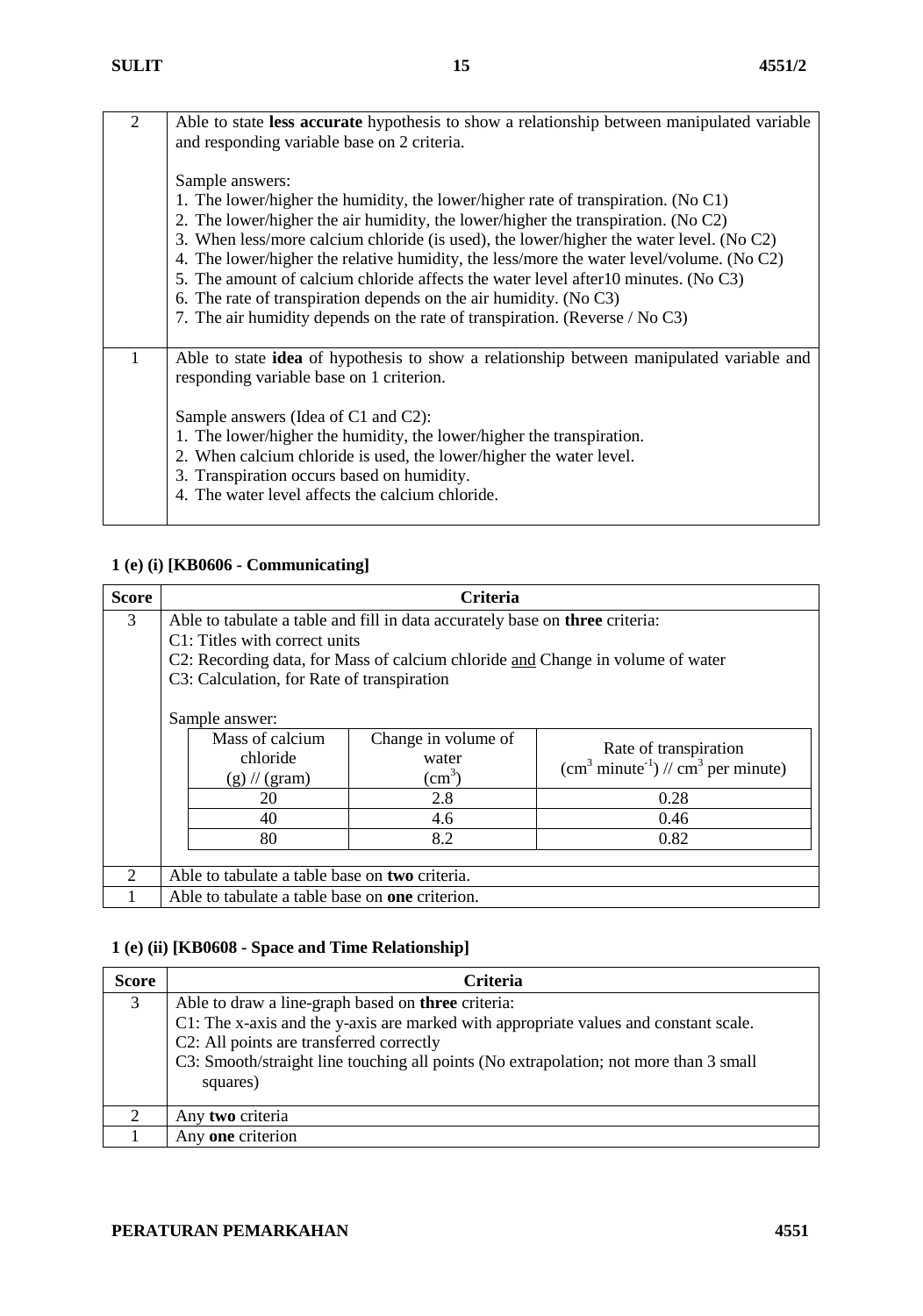## **1 (e) (iii) [KB0607 - Interpreting Data]**

| <b>Score</b>   | <b>Criteria</b>                                                                                                                                            |
|----------------|------------------------------------------------------------------------------------------------------------------------------------------------------------|
| 3              | Able to state and explain the <b>relationship</b> between the <b>rate of transpiration</b> and the <b>mass</b>                                             |
|                | of calcium chloride and any two explanations.                                                                                                              |
|                | C1: Relationship                                                                                                                                           |
|                | Sample $1$ – The <u>more/higher</u> the <b>mass of calcium chloride</b> , the more/higher the <b>rate of</b>                                               |
|                | transpiration. (If reverse $-\underline{\text{idea}}$ only)                                                                                                |
|                | Sample 2 – The rate of transpiration increase linearly with the increase in the mass of                                                                    |
|                | calcium chloride. (If reverse $-\underline{idea}$ only)                                                                                                    |
|                | (Reject: Proportional)                                                                                                                                     |
|                | C2: Two Explanations:                                                                                                                                      |
|                | Sample 1 - Plant / root absorbs more water                                                                                                                 |
|                | Sample 2 – Plant / shoot loses more water // More water is transpired // More water is                                                                     |
|                | evaporated from plant                                                                                                                                      |
|                | Sample 3 – Air contains <u>less</u> water (vapour) // <u>Low</u> relative humidity / air humidity is <u>low</u><br>// Air is drier.                        |
|                |                                                                                                                                                            |
|                | Sample answer:                                                                                                                                             |
|                | The higher the mass of calcium chloride, the higher the rate of transpiration, because the<br>1.<br>plant absorbs more water and more water is transpired. |
|                | 2. The more the mass of calcium chloride, the more the rate of transpiration, because the air is                                                           |
|                | drier and more water is evaporated from the plant.                                                                                                         |
|                |                                                                                                                                                            |
| $\overline{2}$ | Able to state the <b>relationship</b> and any <b>one explanation</b> , or <b>idea</b> of relationship and <b>two</b>                                       |
|                | explanations.                                                                                                                                              |
|                | Able to state the relationship, or idea of relationship and one explanation.                                                                               |

## **1 (f) [KB0609 - Define Operationally]**

| <b>Score</b>   | Criteria                                                                                                                                                                                                                                                                                                                                                                                                                                                                             |
|----------------|--------------------------------------------------------------------------------------------------------------------------------------------------------------------------------------------------------------------------------------------------------------------------------------------------------------------------------------------------------------------------------------------------------------------------------------------------------------------------------------|
| 3              | Able to state the meaning of transpiration operationally, based on the experiment.<br>Criteria:<br>C1 Transpiration is the evaporation of water from hibiscus plants / shoot.<br>C2 Determined by the change in volume of water in 10 minutes<br>/ change in water level in the pipette after 10 minutes<br>C3 Depends on air humidity / amount of water vapour in the air                                                                                                           |
|                | Sample answer:<br>1. Transpiration is the evaporation of water from hibiscus shoot. The rate of transpiration is<br>determined by the change in the volume of water in 10 minutes and is affected by the<br>amount of water vapour in the air.                                                                                                                                                                                                                                       |
| $\overline{2}$ | Able to state any two criteria<br>Sample answers:<br>1. Transpiration is the evaporation of water from shoot. The rate of transpiration is<br>determined by the change in the volume of water in 10 minutes and is affected by the<br>amount of water vapour in the air.<br>2. Transpiration is the evaporation of water from hibiscus shoot. The rate of transpiration is<br>determined by the change in the volume of and is affected by the amount of water vapour<br>in the air. |
|                | Able to state any one criterion or at idea level only.<br>Sample answers:                                                                                                                                                                                                                                                                                                                                                                                                            |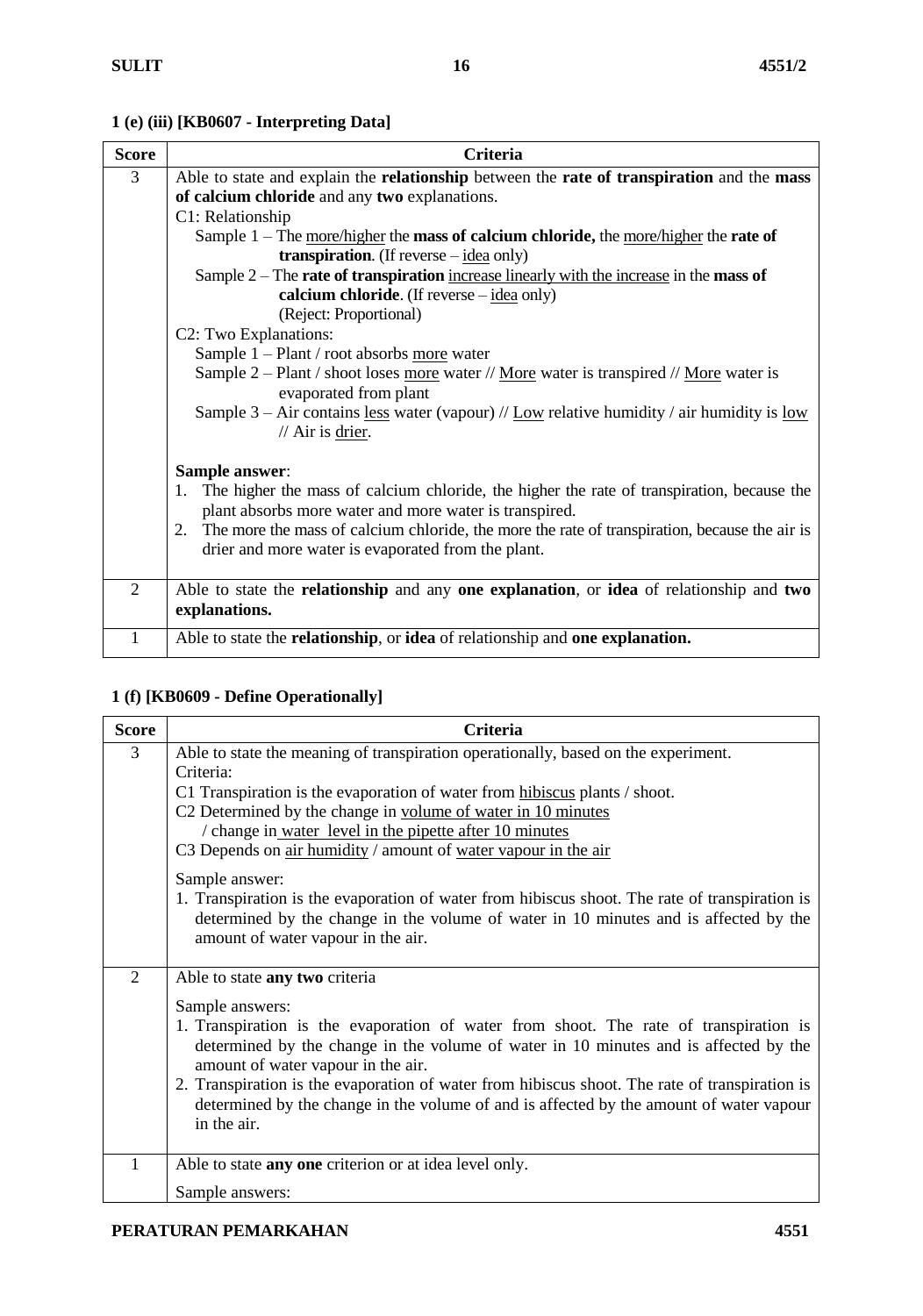1. Transpiration is the lost of water in the form of water vapour from plants // Theory 2. Transpiration is the evaporation of water from shoot. 3. The rate of transpiration is determined by the change in the volume of water. 4. Transpiration is affected by the amount of water vapour.

#### **1 (g) [KB0605 - Predicting]**

| <b>Score</b>   | Criteria                                                                                                                                                                                                                                                                                                                                                                                                                                                                                                                                                                           |
|----------------|------------------------------------------------------------------------------------------------------------------------------------------------------------------------------------------------------------------------------------------------------------------------------------------------------------------------------------------------------------------------------------------------------------------------------------------------------------------------------------------------------------------------------------------------------------------------------------|
| 3              | Able to predict the rate of transpiration when another hibiscus shoot with six number of<br>leaves is used and the air is treated with 40g of calcium chloride, and explain the prediction<br>based on three criteria.<br>C1 Prediction: Any value more than $0.46 \text{ cm}^3$ minute <sup>-1</sup> // Higher than $0.46 \text{ cm}^3$ minute <sup>-1</sup> .<br>(Higher / without unit – idea level, no marks, can consider $C2$ and $C3$ )<br>C2 Explanation 1: Larger surface area of leaves // More number of stomata<br>C3 Explanation 2: More water evaporated from leaves |
|                | Sample answer:<br>1. (The rate of transpiration is) $0.50 \text{ cm}^3$ minute <sup>-1</sup> because larger surface area of leaves and<br>more water is evaporated from the leaves.<br>2. More than $0.46 \text{ cm}^3$ minute <sup>-1</sup> because more stomata so more water is transpired out from<br>the plant.                                                                                                                                                                                                                                                               |
| $\overline{2}$ | Able to predict less accurately (Prediction+1explanation//Prediction (idea)+2 Explanations)<br>Sample answer:<br>1. The rate of transpiration is more because more stomata so more water is transpired out<br>from the plant.<br>2. $0.50 \text{ cm}^3$ , because larger surface area of leaves and more water is evaporated from the<br>leaves.                                                                                                                                                                                                                                   |
| 1              | Able to give <b>idea</b> of prediction. (Prediction // Prediction (idea) $+ 1$ Explanation)<br>Sample answer:<br>3. $0.50 \text{ cm}^3$ , because more water is evaporated from the leaves.<br>4. More because more stomata on the leaves.                                                                                                                                                                                                                                                                                                                                         |

#### **1 (h) [KB0602 - Classifying]**

| <b>Score</b>   |                                                                    | <b>Criteria</b>   |
|----------------|--------------------------------------------------------------------|-------------------|
| 3              | Able to classify each character to the correct category of factor. |                   |
|                | Sample answer:                                                     |                   |
|                | <b>Biotic factor</b>                                               | Abiotic factor    |
|                | Surface area of leave                                              | Relative humidity |
|                | Number of stomata                                                  | Topography        |
|                |                                                                    | Temperature       |
|                |                                                                    | Light intensity   |
|                |                                                                    |                   |
| $\overline{2}$ | Able to classify any 4 correctly.                                  |                   |
|                | Able to classify any 2 correctly.                                  |                   |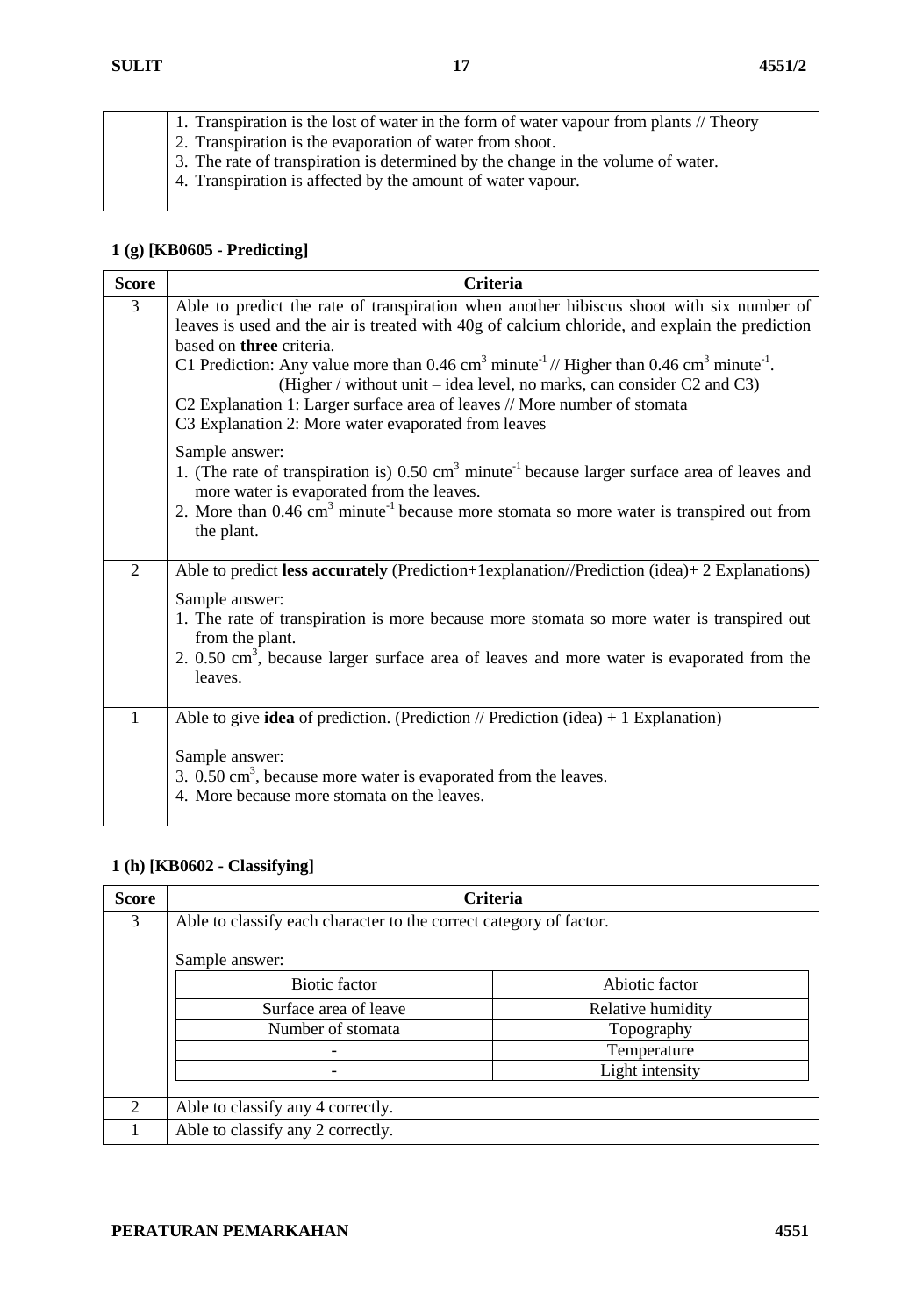#### **Problem Statement**

| <b>Score</b>   | <b>Criteria</b>                                                                        |
|----------------|----------------------------------------------------------------------------------------|
| 3              | Able to state the problem statement of the experiment correctly that include criteria: |
|                | C1 Manipulate variables : $pH$ (value/medium) // Acidic, alkali and neutral medium     |
|                | C2 Responding variables : Rate of respiration in yeast                                 |
|                | C3 Relation in question form and question symbol [?]                                   |
|                | Sample answers:                                                                        |
|                | 1. What is the effect of (different) pH on the (rate of) respiration in yeast?         |
|                | 2. Does pH affect the respiration in yeast?                                            |
|                | 3. How acidic, alkali and neutral medium affecting the respiration in yeast?           |
| $\overline{2}$ | Able to state the problem statement of the experiment with two criteria.               |
|                | Sample answers:                                                                        |
|                | 1. What is the effect of pH on the respiration?                                        |
|                | 2. Does acidic medium affect the respiration in yeast?                                 |
|                | 3. How pH affecting the rate of respiration in yeast.                                  |
| 1              | Able to state the of problem statement with one criteria or at idea level.             |
|                | Sample answers:                                                                        |
|                | 1. What is the effect of HCl on the respiration?                                       |
|                | 2. Does acidic medium affect the yeast?                                                |
|                |                                                                                        |

#### **Variables**

| <b>Score</b>   | Criteria                                                                                 |
|----------------|------------------------------------------------------------------------------------------|
| 3              | Able to state the three variables correctly                                              |
|                |                                                                                          |
|                | Sample answers:                                                                          |
|                | Manipulate variables : pH (value/medium) // Acidic, alkali and neutral medium            |
|                | $\frac{1}{2}$ Type of solution                                                           |
|                | Responding variables : Rate of respiration in yeast                                      |
|                | // Time taken for lime water turn cloudy                                                 |
|                | // Change in height of water level                                                       |
|                | // Time taken for diameter of dough / balloon to double                                  |
|                | Controlled variable: Temperature // Concentration of yeast suspension / glucose solution |
|                | // Duration / time (of activity)                                                         |
|                |                                                                                          |
| $\overline{2}$ | Able to state any two variables correctly                                                |
|                |                                                                                          |
|                | Able to state any two variable correctly                                                 |
|                |                                                                                          |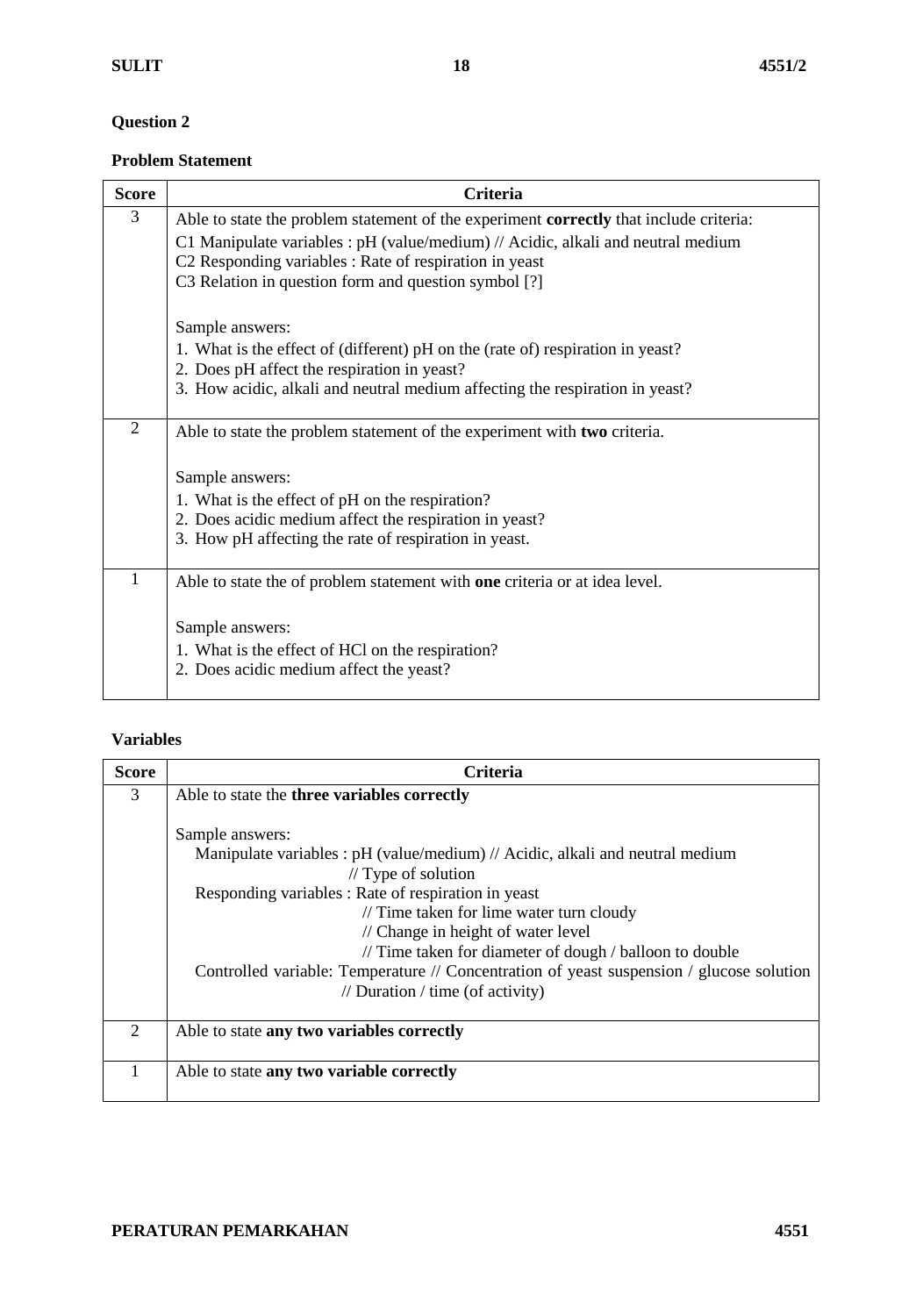## **Hypothesis**

| <b>Score</b>   | <b>Criteria</b>                                                                                                                                                    |
|----------------|--------------------------------------------------------------------------------------------------------------------------------------------------------------------|
| 3              | Able to state the hypothesis <b>correctly</b> according to the criteria.                                                                                           |
|                | C1 Manipulate variables                                                                                                                                            |
|                | C2 Responding variables                                                                                                                                            |
|                | C3 Relationship of the variables                                                                                                                                   |
|                | Sample answers:                                                                                                                                                    |
|                | 1. In (medium of) pH 7 the rate of respiration in yeast is highest compared to other pH<br>(mediums) / pH 2 and pH 9. [Accept pH value neutral, acidic and alkali] |
|                | 2. In neutral medium the rate of respiration in yeast is highest compared to other pH<br>mediums / acidic and alkali mediums.                                      |
| $\overline{2}$ | Able to state the hypothesis with two criteria.                                                                                                                    |
|                |                                                                                                                                                                    |
|                | Sample answers:                                                                                                                                                    |
|                | 1. Different pH give different rate of respiration in yeast.                                                                                                       |
|                | 2. pH affects the rate of respiration in yeast.                                                                                                                    |
|                | 3. The rate of respiration in yeast in (medium of) pH 7 / neutral medium is highest.                                                                               |
|                | 4. In neutral medium the respiration is highest compared to other pH mediums / acidic and<br>alkali mediums.                                                       |
| $\mathbf{1}$   | Able to state the hypothesis with one criterion.                                                                                                                   |
|                |                                                                                                                                                                    |
|                | Sample answers:                                                                                                                                                    |
|                | 1. Different pH affect respiration.                                                                                                                                |
|                | 2. pH change the activity of yeast.                                                                                                                                |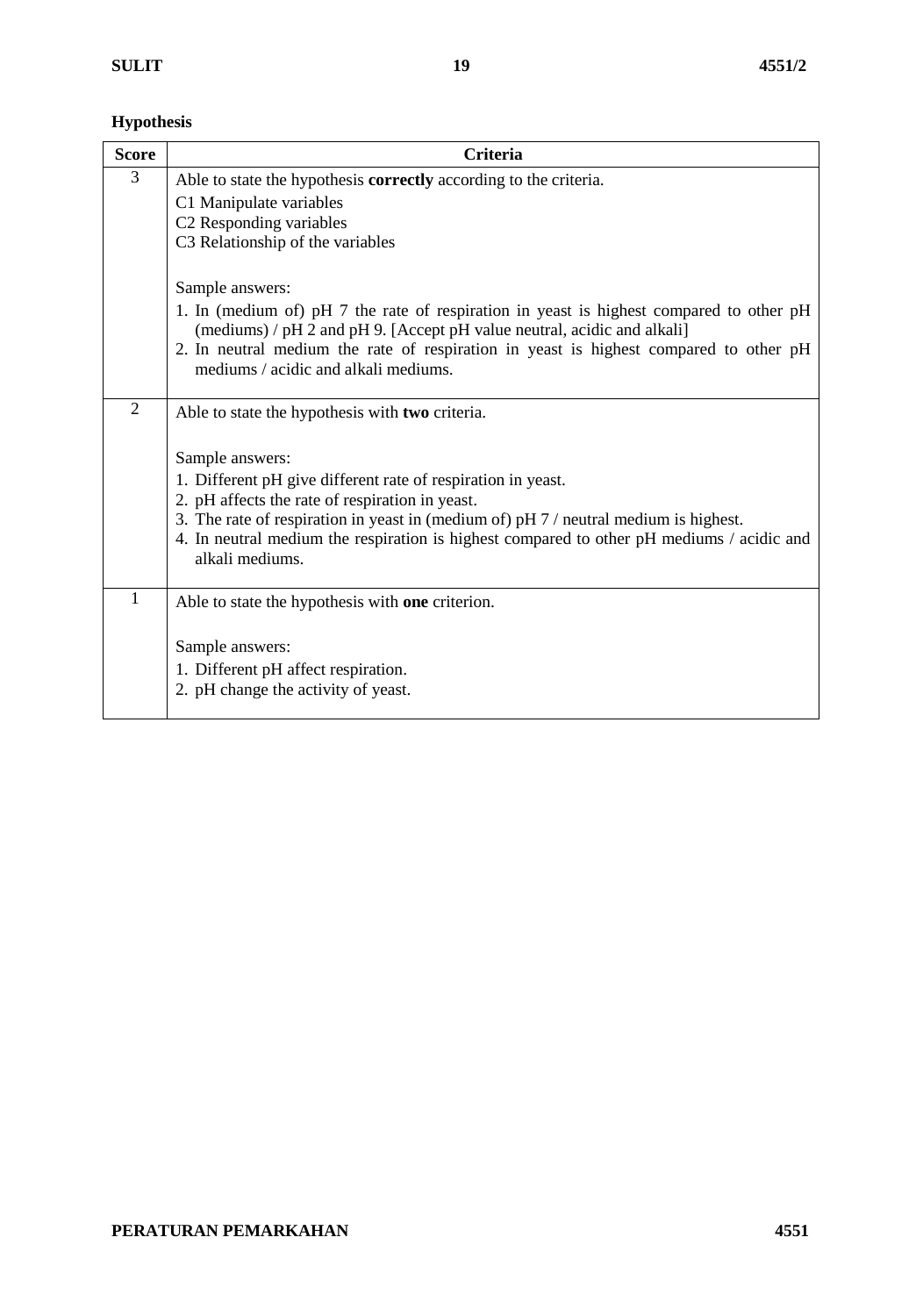## **Materials and Apparatus**

| <b>Score</b>   | <b>Criteria</b>           |                                                        |                                                                                       |                          |
|----------------|---------------------------|--------------------------------------------------------|---------------------------------------------------------------------------------------|--------------------------|
|                | <b>Using Lime Water</b>   | <b>Using U-tube</b>                                    | <b>Using Dough</b>                                                                    | <b>Using Balloon</b>     |
| $\overline{3}$ | Able to state all         | Able to state all                                      | Able to state all                                                                     | Able to state all        |
|                | functional materials /    | functional materials /                                 | functional materials /                                                                | functional materials /   |
|                | $4*$ materials + 1 other  | $4*$ materials + 1 other                               | $4*$ materials + 1 other                                                              | $4*$ materials + 1 other |
|                | material                  | material                                               | material                                                                              | material                 |
|                | $2*$ apparatus + 3        | $2*$ apparatus + 3                                     | $2*$ apparatus + 3                                                                    | $2*$ apparatus + 3       |
|                | other apparatus for       | other apparatus for                                    | other apparatus for                                                                   | other apparatus for      |
|                | the experiment.           | the experiment.                                        | the experiment.                                                                       | the experiment.          |
|                | Materials:                | Materials:                                             | Materials:                                                                            | Materials:               |
|                | *Yeast // Yeast           | *Yeast // Yeast                                        | *Yeast // Yeast                                                                       | *Yeast // Yeast          |
|                | solution /suspension      | solution /suspension                                   | solution /suspension                                                                  | solution /suspension     |
|                | $(1\%)$                   | $(1\%)$ ,                                              | $(1\%)$ ,                                                                             | $(1\%)$ ,                |
|                | *Glucose // Glucose       | *Glucose // Glucose                                    | Glucose // Glucose                                                                    | *Glucose // Glucose      |
|                | solution $(1%)$ // Any    | solution $(1%)$ // Any                                 | solution $(1%)$ // Any                                                                | solution $(1%)$ // Any   |
|                | sugar/starch/flour        | sugar/starch/flour                                     | sugar                                                                                 | sugar/starch/flour       |
|                | *Hydrochloric acid,       | *Hydrochloric acid,                                    | *Hydrochloric acid,                                                                   | *Hydrochloric acid,      |
|                | // Sodium hydroxide       | // Sodium hydroxide                                    | // Sodium hydroxide                                                                   | // Sodium hydroxide,     |
|                | // Buffer solution of     | // Buffer solution of                                  | // Buffer solution of                                                                 | // Buffer solution of    |
|                | pH 2, 7 and 9 (any 2)     | pH 2, 7 and 9 (any 2)                                  | pH 2, 7 and 9 (any 2)                                                                 | pH 2, 7 and 9 (any 2)    |
|                | *Distilled water,         | *Distilled water,                                      | *Distilled water,                                                                     | *Distilled water,        |
|                | Lime water                | Coloured water                                         | *Flour                                                                                |                          |
|                | Apparatus:                | Apparatus:                                             | Apparatus:                                                                            | Apparatus:               |
|                | <i>*Test tube/boiling</i> | <i>*Test tube/boiling</i>                              | *Beaker/basin,                                                                        | *(Rubber) balloon,       |
|                | tube, *delivery tube,     | tube, *U-tube,                                         | *Measuring cylinder                                                                   | *Ruler,                  |
|                | beaker, measuring         | beaker, measuring                                      | // Ruler, finger/                                                                     | conical flask,           |
|                | cylinder, retort stand,   | cylinder, retort stand,                                | mixer/spoon/ladle,                                                                    | measuring cylinder,      |
|                | stopwatch and water       | stopwatch and water                                    | stopwatch and water                                                                   | stopwatch and water      |
|                | bath (beaker water        | bath (beaker water                                     | bath (beaker water                                                                    | bath (beaker water       |
|                | and Bunsen burner).       | and Bunsen burner).                                    | and Bunsen burner).                                                                   | and Bunsen burner).      |
|                | [Accept if not            | [Accept if not                                         | [Accept if not                                                                        | [Accept if not           |
|                | separately] [Reject if    | separately] [Reject if                                 | separately] [Reject if                                                                | separately] [Reject if   |
|                | in wrong category]        | in wrong category]                                     | in wrong category]                                                                    | in wrong category]       |
| $\overline{2}$ |                           |                                                        | Able to state all functional materials and apparatus; $4*$ materials + $2*$ apparatus |                          |
|                |                           | and 2 other materials or apparatus for the experiment. |                                                                                       |                          |
| $\mathbf{1}$   |                           |                                                        | Able to state all functional materials and apparatus; $4*$ materials $+2*$ apparatus. |                          |
|                |                           |                                                        |                                                                                       |                          |

#### **Procedure**

| <b>Score</b> | <b>Criteria</b>                                                                        |
|--------------|----------------------------------------------------------------------------------------|
| 3            | Able to state five procedures P1, P2, P3, P4 and P5 correctly.                         |
|              | P1 : How to Set Up The Apparatus (4P1)                                                 |
|              | P2 : How to Make Constant The Control Variable (1P2)                                   |
|              | P3 : How to Manipulate The Manipulated Variable (1P3)                                  |
|              | P4: How to Record The Responding Variable (2P4)                                        |
|              | P5 : Precaution (1P5)                                                                  |
| 2            | Able to state <b>three or four</b> of any procedures P1, P2, P3, P4 and P5 completely. |
|              | Able to state two of any procedures P1, P2, P3, P4 and P5 completely.                  |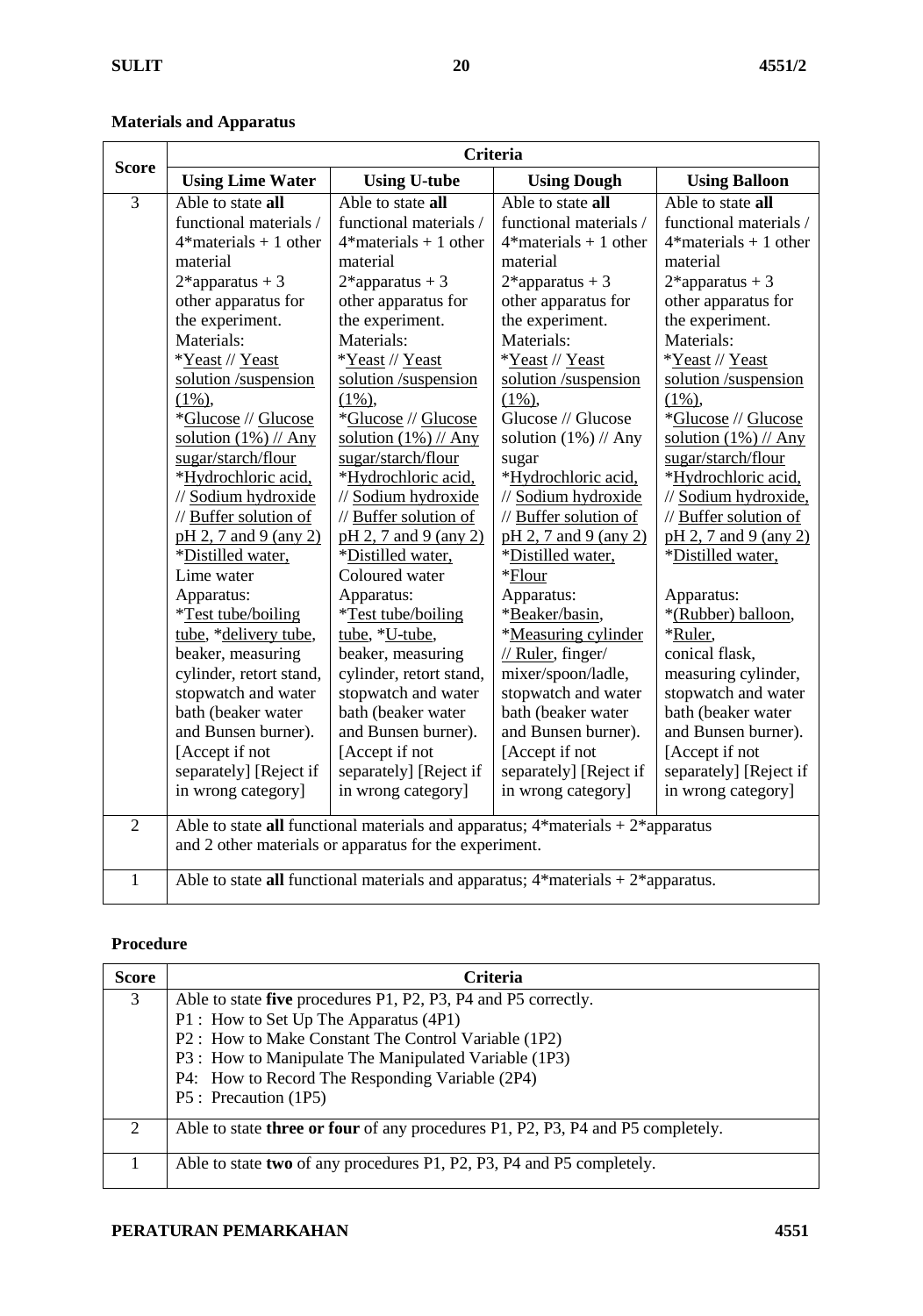**Example of Procedure:**

| ${\bf P}$      | <b>Using Lime Water</b>                    | <b>Using U-tube</b>                            | <b>Using Dough</b>                             | <b>Using Balloon</b>                           |
|----------------|--------------------------------------------|------------------------------------------------|------------------------------------------------|------------------------------------------------|
| P1             | Label 3 test tubes /                       | Label 3 test tubes /                           | Label 3 basin /                                | Label 3 conical                                |
|                | boiling tubes (as A,                       | boiling tubes.                                 | trough                                         | flask                                          |
|                | B and C).                                  | • Pour yeast                                   | • Pour yeast                                   | • Pour yeast                                   |
|                | • Pour yeast                               | suspension into a                              | suspension into the                            | suspension into the                            |
|                | suspension into a                          | test tube                                      | basin                                          | basin                                          |
|                | test tube                                  | • Mix with glucose                             | • Mix with glucose                             | • Mix with glucose                             |
|                | • Mix with glucose                         | solution                                       | solution                                       | solution                                       |
|                | solution                                   | Connect delivery                               | • Mix with flour                               | • Cover the mouth of                           |
|                | • Connect delivery                         | tube                                           | Knead into a dough                             | conical flask with a                           |
|                | tube                                       | • Connect to U-tube                            | • Leave the dough                              | rubber baloon                                  |
|                | • Pour lime water into                     | Fill the U-tube with                           | aside                                          | • Leave the set-up                             |
|                | another test tube                          | coloured water                                 | ■ Start stop watch                             | aside                                          |
|                | ■ Start stop watch                         | ■ Start stop watch                             |                                                | Start stop watch                               |
|                |                                            | • Mark initial/final                           |                                                |                                                |
|                |                                            | coloured water level                           |                                                |                                                |
| P2             | $\blacksquare$ 2ml // 1% yeast             | $\blacksquare$ 2ml // 1% yeast                 | $\blacksquare$ 2ml // 1% yeast                 | $\blacksquare$ 2ml // 1% yeast                 |
|                | suspension<br>2ml // 1% glucose            | suspension<br>$\blacksquare$ 2ml // 1% glucose | suspension<br>$\blacksquare$ 2ml // 1% glucose | suspension<br>$\blacksquare$ 2ml // 1% glucose |
|                | solution                                   | solution                                       | solution                                       | solution                                       |
|                | ■ 2ml HCl / NaOH /                         | ■ 2ml HCl / NaOH /                             | ■ 2ml HCl / NaOH /                             | ■ 2ml HCl / NaOH /                             |
|                | distilled water                            | distilled water                                | distilled water                                | distilled water                                |
|                | ■ 2ml lime water                           | $\blacksquare$ Time 10 minutes                 | $\blacksquare$ 100g flour                      | ■ Water bath                                   |
|                | ■ Water bath                               | ■ Water bath                                   | ■ Water bath                                   | temperature 30°C                               |
|                | temperature $30^{\circ}$ C                 | temperature $30^{\circ}$ C                     | temperature $30^{\circ}$ C                     | " Type of baloon                               |
| P <sub>3</sub> | • Pour/mix with HCl,                       | • Pour/mix with HCl,                           | • Pour/mix with HCl,                           | • Pour/mix with HCl,                           |
|                | NaOH, distilled                            | NaOH, distilled                                | NaOH, distilled                                | NaOH, distilled                                |
|                | water (all three)                          | water (all three)                              | water (all three)                              | water (all three)                              |
|                | // acidic, alkali and                      | // acidic, alkali and                          | // acidic, alkali and                          | // acidic, alkali and                          |
|                | neutral solutions                          | neutral solutions                              | neutral solutions                              | neutral solutions                              |
|                | // Buffer solution of                      | // Buffer solution of                          | // Buffer solution of                          | // Buffer solution of                          |
|                | pH 2, 7 and 9                              | pH 2, 7 and 9                                  | pH 2, 7 and 9                                  | pH 2, 7 and 9                                  |
| P4             | Record the time                            | Record the change                              | Record the time                                | Record the time                                |
|                | taken for the lime                         | in the height of                               | taken for the                                  | taken for the                                  |
|                | water turns cloudy                         | water level                                    | diameter of the                                | diameter of the                                |
|                | $\blacksquare$ In a table //               | $\blacksquare$ In a table //                   | dough to double                                | baloon to double                               |
|                | Tabulate the data                          | Tabulate the data                              | $\blacksquare$ In a table //                   | $\blacksquare$ In a table //                   |
|                | • Calculate the rate of                    | • Calculate the rate of                        | Tabulate the data                              | Tabulate the data                              |
|                | respiration using                          | respiration using                              | • Calculate the rate of                        | • Calculate the rate of                        |
|                | formula; 1/time.                           | formula; change in                             | respiration using                              | respiration using                              |
|                |                                            | height/time.                                   | formula; 1/time.                               | formula; 1/time.                               |
| P <sub>5</sub> | • The test tubes                           | • The test tubes                               | Do not use your                                | • The mouth of the                             |
|                | containing yeast and<br>glucose are closed | containing yeast and                           | palm during                                    | conical flask is<br>covered tightly with       |
|                | tightly with rubber                        | glucose are closed<br>tightly with rubber      | kneading the dough<br>• The experiment is      | the rubber baloon.                             |
|                | stopper (with                              | stopper (with                                  | repeated twice to                              | • The experiment is                            |
|                | delivery tube).                            | delivery tube).                                | get average result.                            | repeated twice to                              |
|                | • The end of delivery                      | • The experiment is                            |                                                | get average result.                            |
|                | tube is immersed in                        | repeated twice to                              |                                                |                                                |
|                | the lime water.                            | get average result.                            |                                                |                                                |
|                | • The experiment is                        |                                                |                                                |                                                |
|                | repeated twice to                          |                                                |                                                |                                                |
|                | get average result.                        |                                                |                                                |                                                |